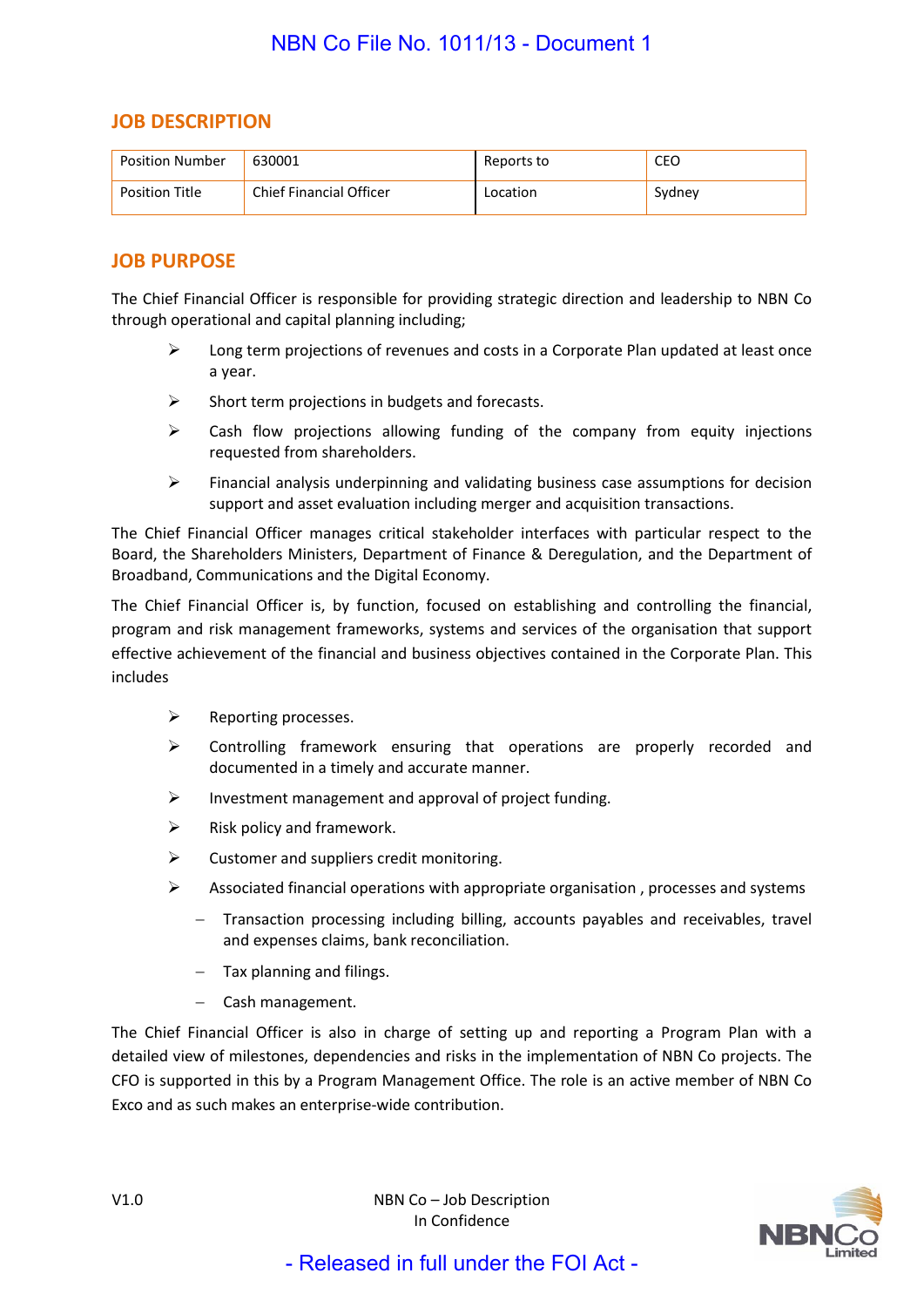# **KEY ACCOUNTABILITIES**

- Deliver a Corporate Plan and associated projections in agreement with Shareholders and Board, reflecting appropriately the mission, opportunities and risk of the NBN.
- Lead the design, development and implementation of frameworks to support the effective delivery of Finance, Program Management and Risk Management Services including: reporting processes (financial and management reporting) on a monthly, quarterly and annual basis for tracking project and function deliverables and costs against projections and agreed KPIs.
- Controlling framework ensuring that operations are properly recorded and documented in a timely and accurate manner, with cost management to reduce waste and appropriate internal controls and external controls reported to the board and to the shareholders, the Finance function supports administratively the Internal Audit plan.
- Approval funding as a consequence of Management decisions for projects.
- Risk policy and framework allowing NBN Co to have all groups and project teams properly identifying and rating the risks of their activities with appropriate mitigation.
- Tax and Treasury Management policies procedures and systems.
- Customer and suppliers credit monitoring.
- Asset management policies, procedures and systems.
- The implementation of operations for which organisation, processes and systems have to be designed such as:
	- $\triangleright$  Transaction processing including accounts payables and receivables, travel and expenses claims, billing, bank reconciliation.
	- $\triangleright$  Billing management and systems.
	- $\triangleright$  Tax planning and filings.
	- $\triangleright$  Cash management.
- Promote the development of frameworks and forums that support efficient coordination between Finance and Program Management teams and senior stakeholders at NBN Co.
- Lead and manage staff in accordance with NBN Co policies and procedures.
- Provide technical training and mentoring, developing and managing staff development.
- Establishing and driving a robust HSE just culture of 'no fear' and 'fair play' within NBN Co through defining, communicating and modeling HSE leadership behaviours.
- Defining and delegating where appropriate HSE responsibilities and ensuring all management, employees and contractors are accountable for their responsibilities.
- Ensure the effective implementation of the NBN Co HSE management system to manage these risks and ensure legal compliance.
- Manage and review the performance of the HSE management system through the established audit program.



V1.0 NBN Co – Job Description In Confidence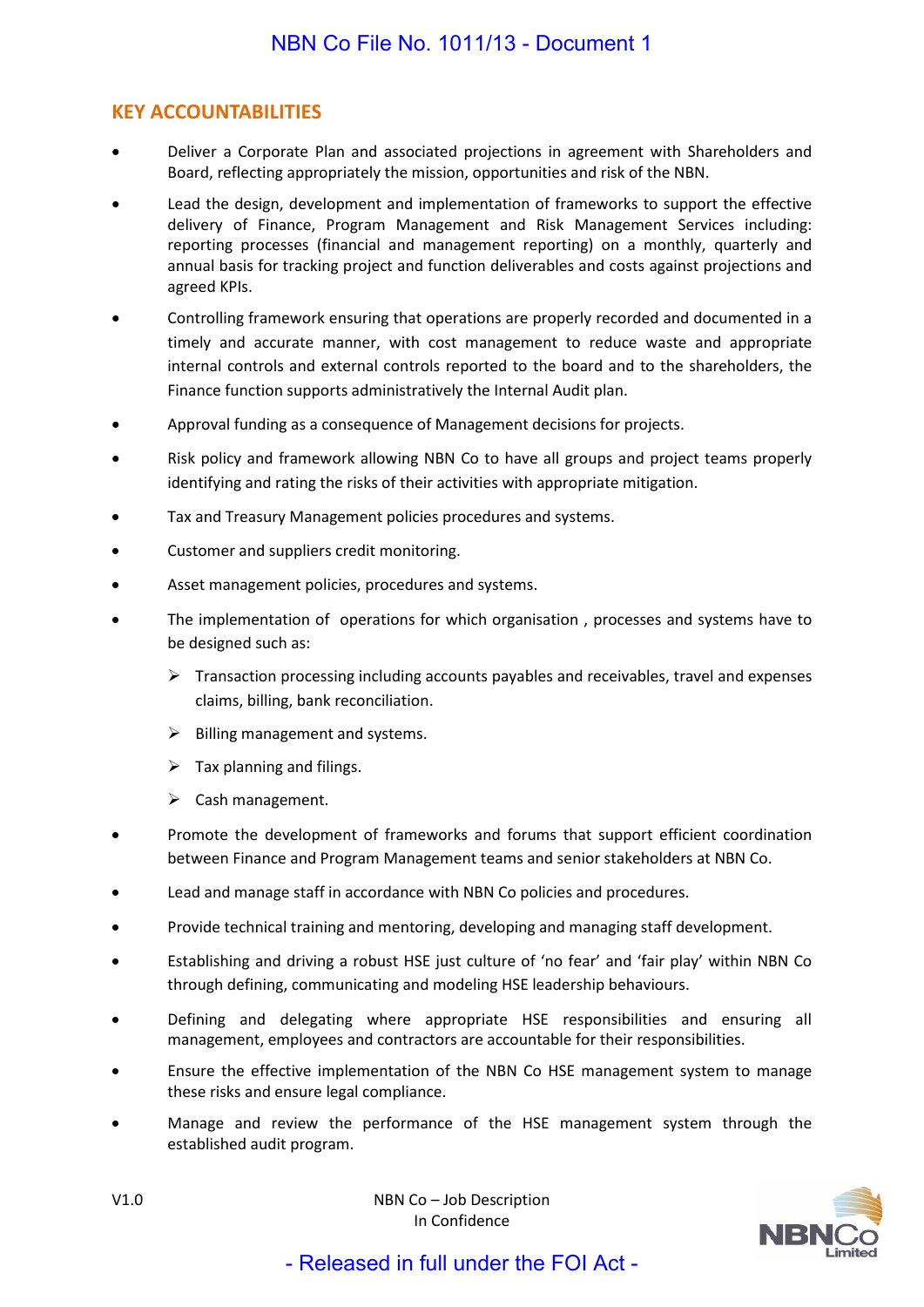# **CONTRIBUTION MEASURES**

- Financial management.
- People management.
- Achievement of Corporate Plan.

### **NBN CO LEADERSHIP CAPABILITIES**

- Establishes a collaborative culture through openness and shared actions to ensure long term partnerships.
- Has a clear view of where the organisation needs to go and sets a strategy to achieve the outcome.
- Systematically gains insights about long term needs through feedback and gaining mentoring from role models.
- Actively involves and leads a team with joint plans and accountability; resolves issues in collaborative problem solving.

### **VALUES**

At NBN Co, our values act as reference point for everything we do. Our staff must personally and professionally demonstrate the following values in their actions, behaviours and decisions. This will include dealing with our customers, each other, the community, our suppliers and our owners.

- We engender Trust and Integrity and are known for this.
- We are Authentic, speak-up and involve both ourselves and others.
- We are Collaborative one team focused on outcomes.
- We are Flexible to fit our circumstances.
- We are Disciplined and Reliable and meet our commitments.

# **PERSON SPECIFICATION**

# **QUALIFICATIONS**

• Tertiary qualifications and or higher qualifications in Finance/Business Administration.

### **SKILLS AND EXPERIENCE**

- A high calibre executive with significant strategic experience in Finance Director/CFO Senior Finance roles in both the public and private sectors with a high involvement in managing key Government stakeholders.
- Extensive experience in leading and/or the delivering commercially focused financial solutions in telecommunications, public sector and similar regulatory environments and the leadership maturity to be able to manage themselves, manage a multi disciplined team, interact and influence with both internal and external stakeholders in the telecommunications, engineering, technology or construction industries.
- The candidate must have the ability to lead discussions / Negotiate complex commercial outcomes with a strong executive presence and ability to identify the true long term value

V1.0 NBN Co – Job Description In Confidence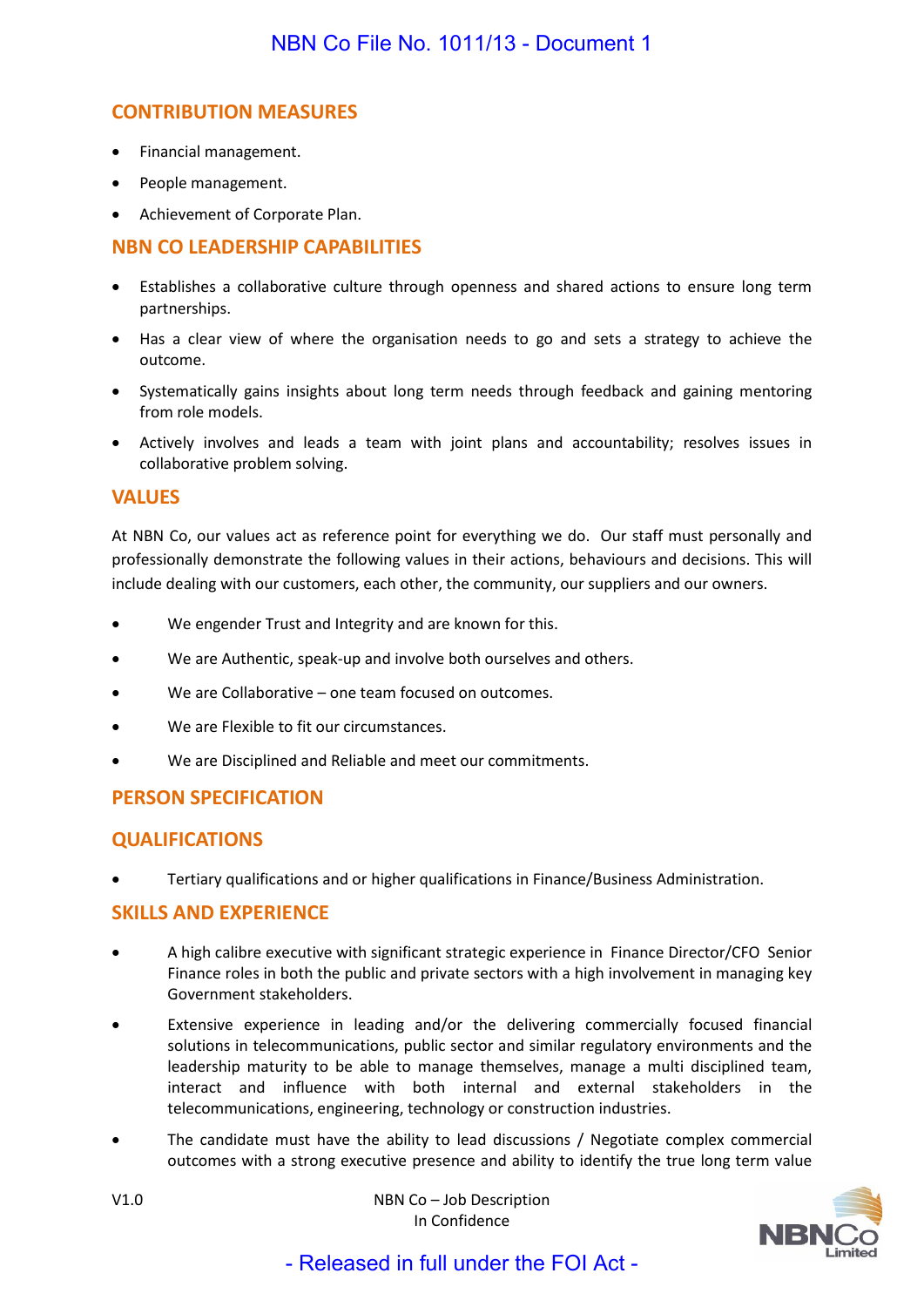propositions and opportunities for both public and private sectors.

- The candidate shares experiences and knowledge with colleagues and internal organizations to build intellectual capital and showcases thought leadership.
- The candidate must be a high calibre individual with the leadership maturity to be able to manage their own demands, manage a multi disciplined team, interact and influence with both internal and external stakeholders in the telecommunications, engineering, technology and construction industries.

### **WORKING RELATIONSHIPS**

| <b>CONTACT</b>                      | <b>PURPOSE</b>                                                                                                    |
|-------------------------------------|-------------------------------------------------------------------------------------------------------------------|
| <b>CEO</b>                          | Keep CEO informed of significant financial and<br>governance issues, identify strategic leverage<br>opportunities |
| General Managers in Finance and PMO | Provide strategic oversight, leadership and guidance                                                              |
| <b>Heads of Departments</b>         | Financial and commercial strategies and decisions<br>evaluation and pursuit of opportunities                      |
| Senior Government Stakeholders      | Strategic relationship management                                                                                 |

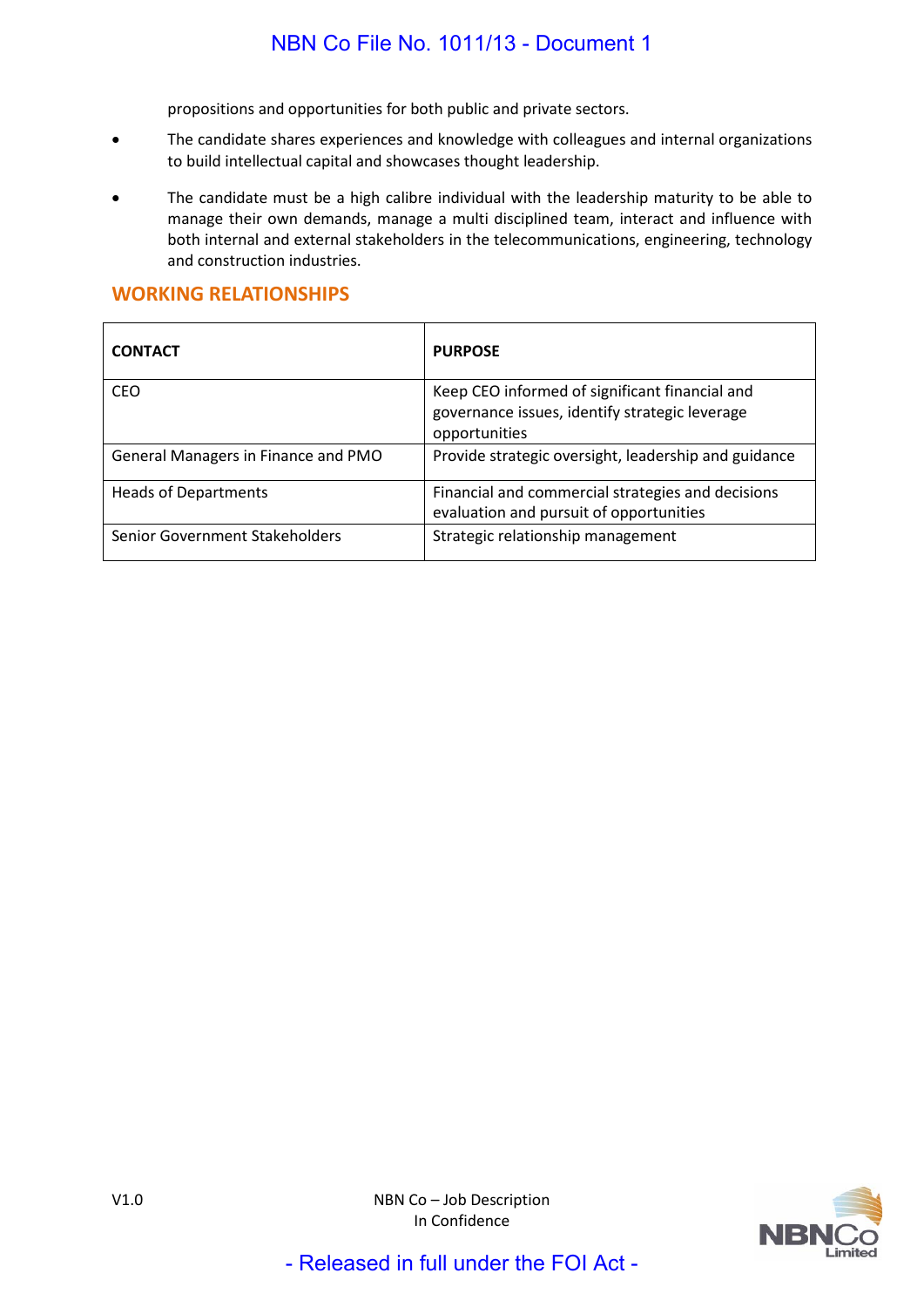# **JOB DESCRIPTION**

| <b>Position Number</b> | 620001                   | Reports to | CEO       |
|------------------------|--------------------------|------------|-----------|
| <b>Position Title</b>  | Chief Technology Officer | Location   | Melbourne |

# **JOB PURPOSE**

This role has overall responsibility for establishing, leading and managing the architecture, design and planning of all aspects of NBN Co's Fibre, wireless and satellite network and scoping, defining and testing all the technology requirements of the network. The role is an active member of NBN Co Exco and as such makes an enterprise-wide contribution. The role is an active member of NBN Co Exco and as such makes an enterprise-wide contribution.

# **KEY ACCOUNTABILITIES**

- The architecture, design and planning of NBN Co's integrated Fibre, Wireless and Satellite networks (active and passive), up to detailed design.
- The build of NBN Co's wireless network and management of contracted construction standards.
- The build of NBN Co's Active network (including aggregation, Backhaul, Service edge and core) and management of contracted construction standards.
- Understand business requirements and turning them into technical specifications, planning and implementing them onto the network.
- Procurement of technology vendors in conjunction with Procurement function.
- Determine where the network should sit and deliver network plans to Construction for build and Network Operations for operations/maintenance.
- Manage the geographic planning and timing / sequence of events, technology and specify how to secure and maintain the network.
- Test all network elements including Vendor interoperability, Service testing, regression testing and configuration management.
- Design authority maintained in-house and supplemented by vendors.
- Manage technology and engineering specialists within NBN Co. Lead and manage staff in accordance with NBN Co policies and procedures. Providing technical training and mentoring, developing and managing staff development.
- Establishing and driving a robust HSE just culture within NBN Co.
- Defining and delegating HSE responsibilities.
- Ensure the effective implementation of the NBN Co HSE management system to manage risks and ensure legal compliance.

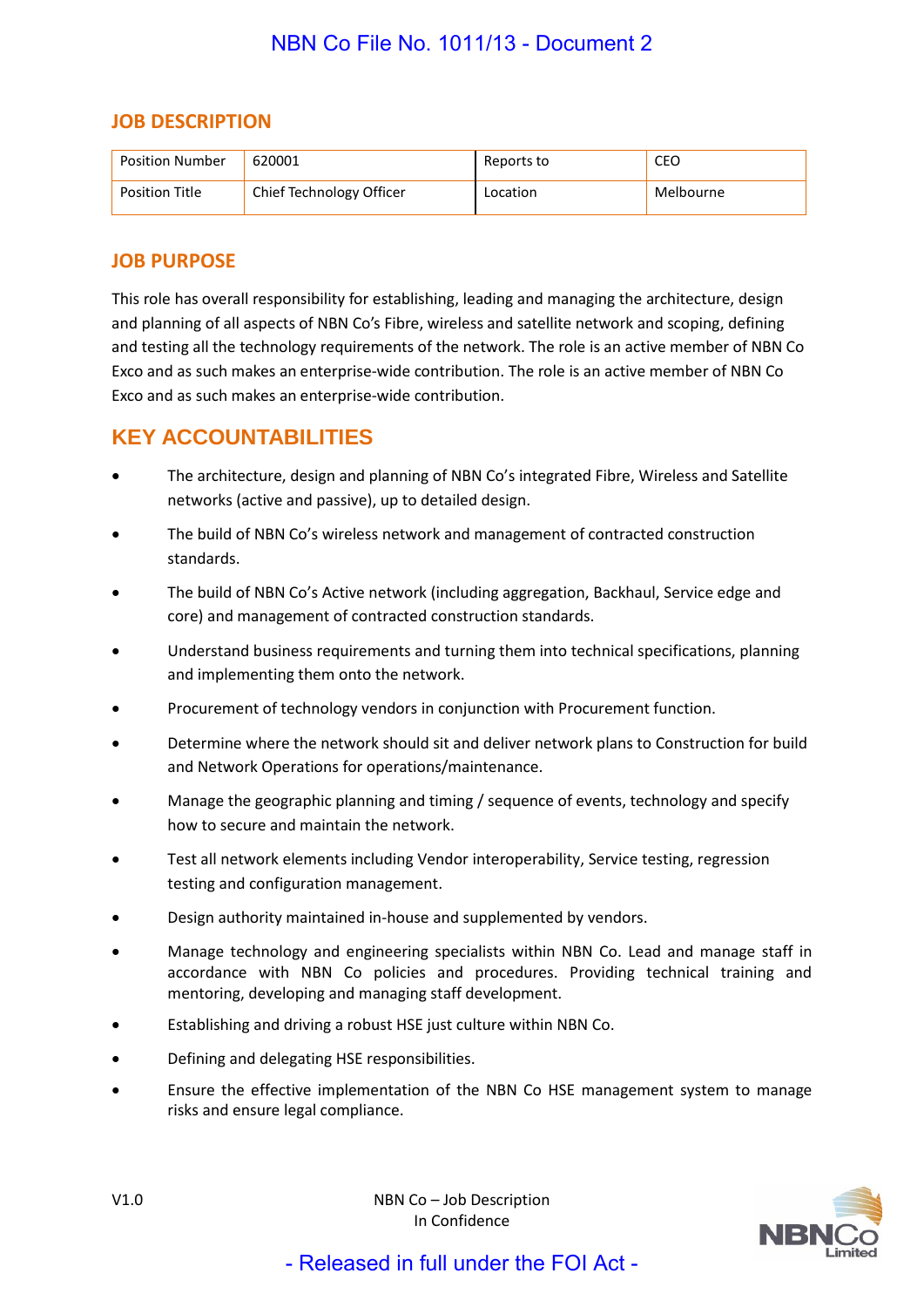# **CONTRIBUTION MEASURES**

- Financial management.
- People management.
- Customer satisfaction.

# **NBN CO LEADERSHIP CAPABILITIES**

- Systematically gains insights about long term needs through feedback and gaining mentoring from role models.
- Has a clear view of where the organisation needs to go and sets a strategy to achieve the outcome.
- Understands priorities for own area over a 3 5 year horizon and sets strategy to achieve results and outcomes.

### **VALUES**

At NBN Co, our values act as reference point for everything we do. Our staff must personally and professionally demonstrate the following values in their actions, behaviours and decisions. This will include dealing with our customers, each other, the community, our suppliers and our owners.

- We engender Trust and Integrity and are known for this.
- We are Authentic, speak-up and involve both ourselves and others.
- We are Collaborative one team focused on outcomes.
- We are Flexible to fit our circumstances.
- We are Disciplined and Reliable and meet our commitments.

### **PERSON SPECIFICATION**

### **QUALIFICATIONS**

• Tertiary qualifications and/or higher preferably in technical or business disciplines.

#### **SKILLS AND EXPERIENCE**

- Significant experience leading and managing large infrastructure projects in alignment with world class standards. Proven delivery of high value commercial large scale projects in IT/Technology architecture within established time frames and in delivering commercial optimisation.
- Significant experience in IT / Technology business including fibre, wireless and satellite.
- The right candidate will be energised by being able to negotiate outcomes in an environment of managing complex stakeholder relationships including vendors and key relationships.
- The candidate must be a high calibre individual with the leadership maturity to be able to



V1.0 NBN Co – Job Description In Confidence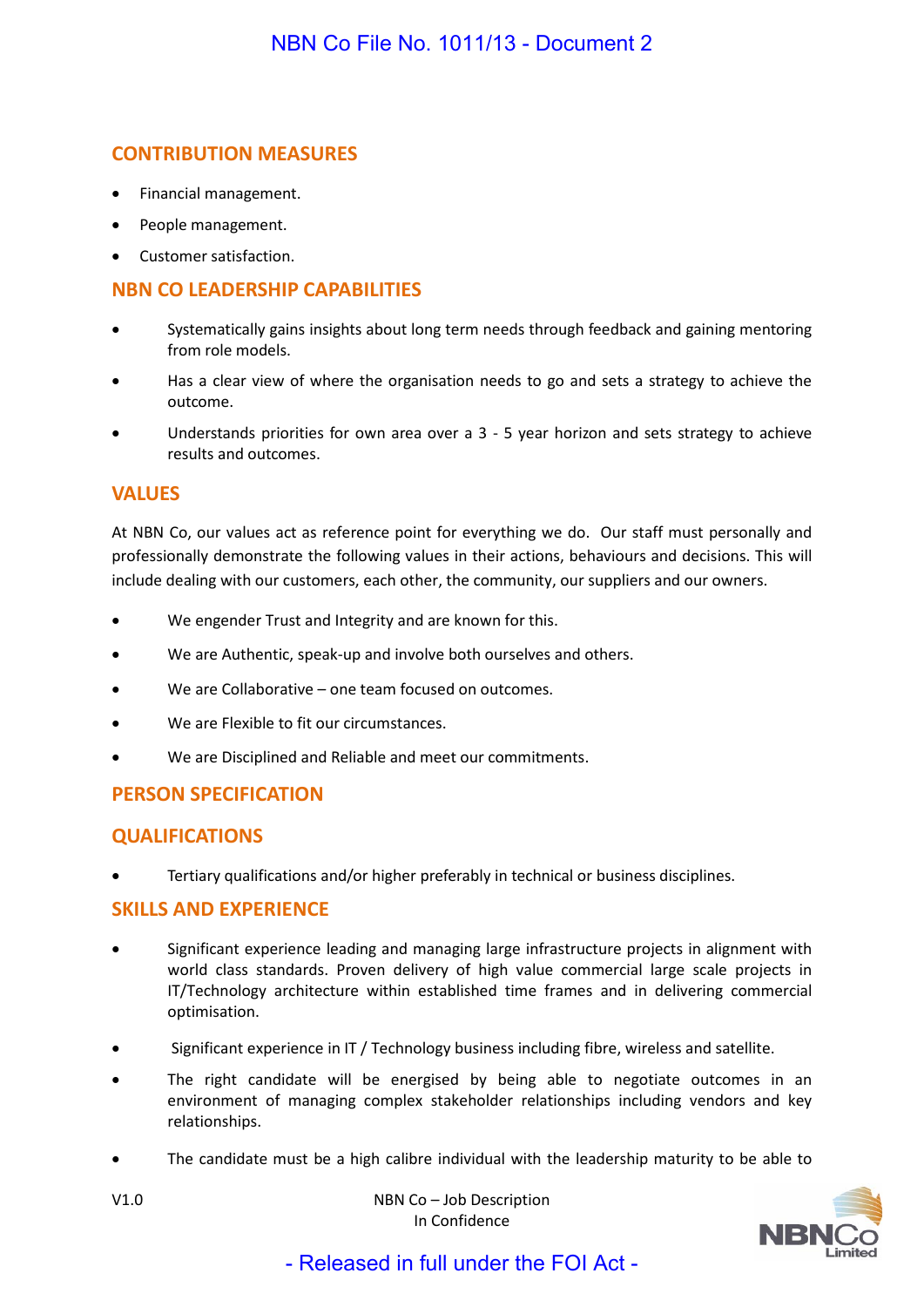manage their own demands, manage a multi disciplined team, interact and influence with both internal and external stakeholders in the telecommunications, engineering, technology or construction industries.

- The candidate must have the ability to discuss and negotiate commercial outcomes with a strong commercial knowledge and business awareness, having applied them in a "grey" and dynamic environment within the technology or telecommunications industry.
- Significant experience at the strategic level managing multi functional and complex commercial relationships, preferably in an outsourced or managed services environment with a focus on the development and implementation of merger and acquisition strategies and frameworks that align with the commercial and industry value drivers whilst supporting achievement of the Business Plan.
- Share experiences and knowledge with colleagues and internal organizations to build intellectual capital and showcase thought leadership.

| <b>CONTACT</b>                                                               | <b>PURPOSE</b>                                                                                |
|------------------------------------------------------------------------------|-----------------------------------------------------------------------------------------------|
| CEO.                                                                         | Keep CEO informed of significant issues and identify<br>strategic leverage opportunities.     |
| <b>General Managers in CTO</b>                                               | Provide strategic oversight and leadership<br>and<br>guidance.                                |
| CFO/Head of PD and S.                                                        | Financial and commercial strategies and decisions<br>evaluation and pursuit of opportunities. |
| <b>Senior Stakeholders at Telcos,</b><br>Infrastructure and Media providers. | Strategic relationship management.                                                            |

# **WORKING RELATIONSHIPS**

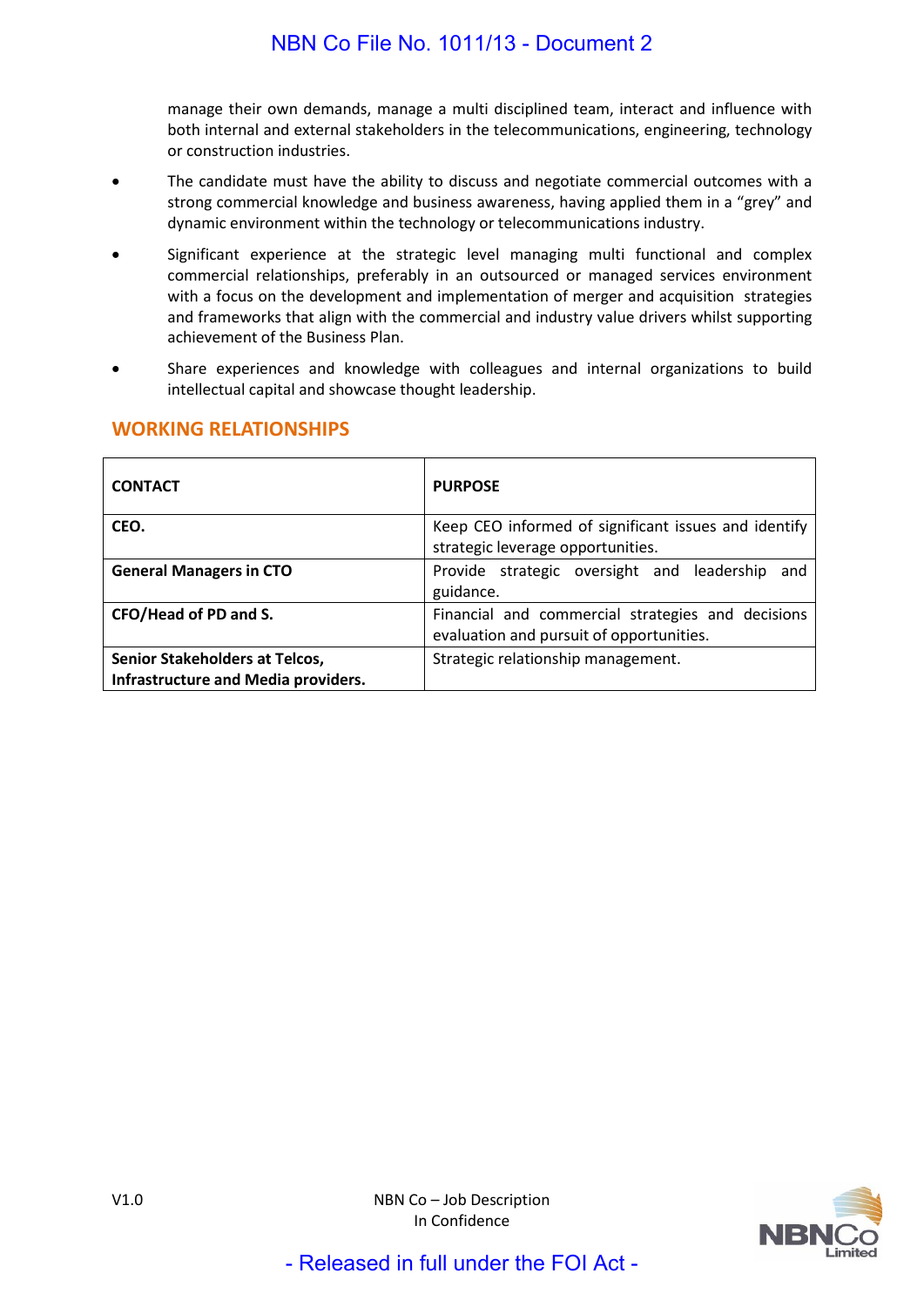### **JOB DESCRIPTION**

| <b>Position Number</b> | 640001                              | Reports to | CEO    |
|------------------------|-------------------------------------|------------|--------|
| <b>Position Title</b>  | Head CHRO and Corporate<br>Services | Location   | Sydney |

### **JOB PURPOSE**

This role has overall responsibility as the Chief Human Resources Officer and Head of Corporate Services for the establishment, Leadership and Management of the Human Resources Legal, Procurement, Government Relations, Regulatory, Quality and Facilities functions at NBN Co. The role is an active member of NBN Co Exco and as such makes an enterprise-wide contribution.

#### **KEY ACCOUNTABILITIES**

- Establish, lead and manage NBN Co safety and environment practices that meet profession body standards and deliver a diligent company-wide safety and environmental management system – safety is number one priority.
- Selection and management of NBN Co talent using best practice recruitment and talent management practices to deliver on NBN Co's talent requirements.
- Develop deploy and educate managers in NBN Co management practices.
- Develop and ensure utility of proactive workforce modelling, planning and reporting to deliver NBN Co resource needs and enable budgeting.
- Develop and deploy remuneration and reward policies and practices that ensure NBN Co job competitiveness and controlled and disciplined management of costs.
- Develop lead and manage NBN Co's IR and ER policies and practices to enable productivity.
- Establish, lead and manage legal support to the NBN Co business and ensure regulatory and required diligence in all practices.
- Establish the regulatory function and ensure a regulatory strategy is effectively deployed for NBN Co.
- Establish appropriately disciplined procurement strategy and organisation with suitable practices and policies that enable disciplined management of performance and costs.
- Establish, lead and manage NBN Co's government relations team that ensures effective working relationships with Federal and State Government bodies.
- Create lead and manage appropriate community relationship management capability to ensure community consultation on the construction of the National Broadband Network.
- Establish a corporate communications function to optimise NBN Co's PR, Media and external communications.
- Establish NBN Co's security requirements.
- Create appropriate Facilities planning practices and disciplines to manage NBN Co's building / lease, maintenance and transport requirements.
- Establish implement and manage appropriate governance practices with the NBN Co board and shareholders, to ensure all regulatory and best practice protocols are used to ensure



V1.0 NBN Co – Job Description In Confidence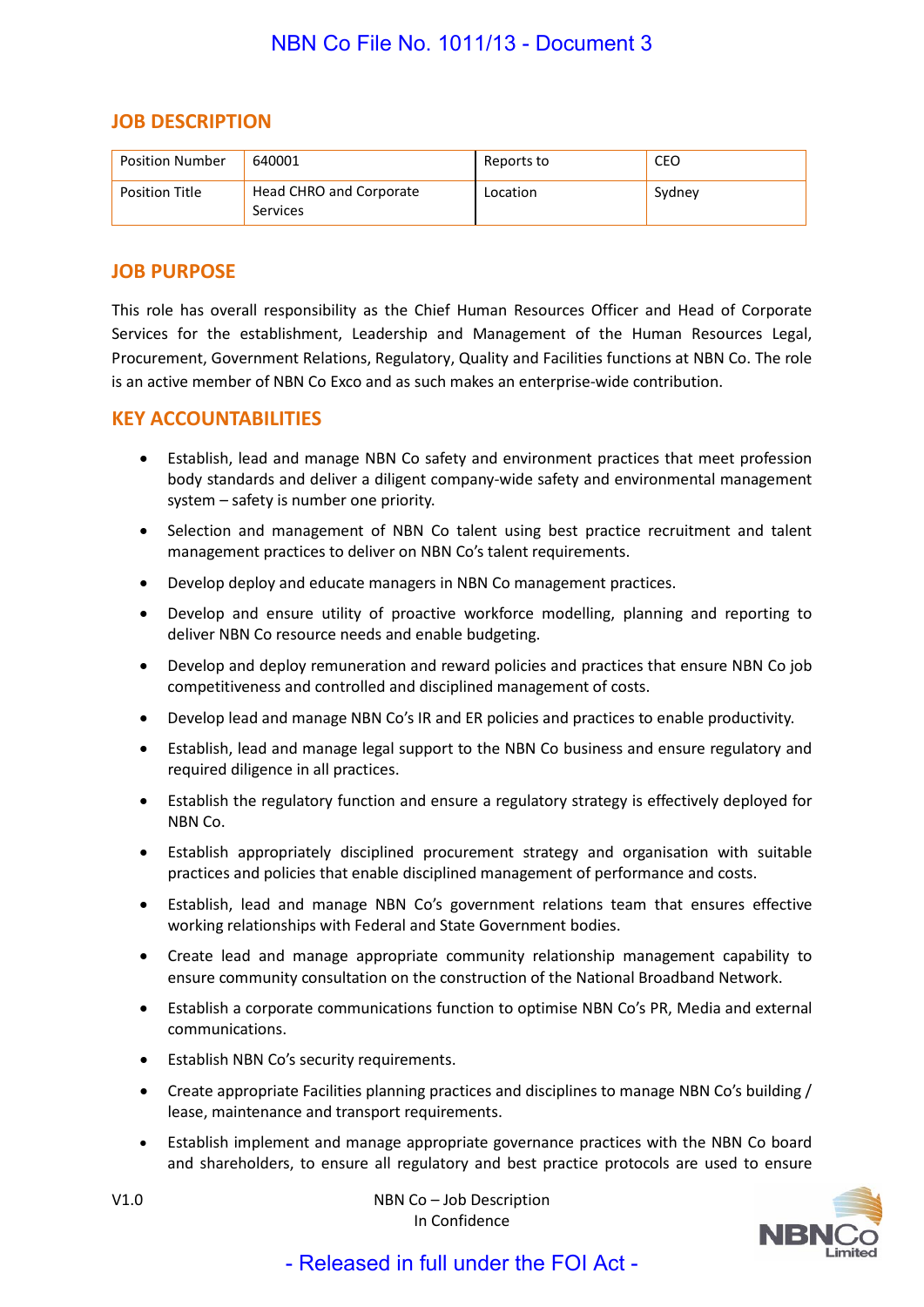NBN Co is governed to the highest standard and meets the needs of our shareholders.

- Establishing and driving a robust HSE just culture within NBN Co.
- Defining and delegating HSE responsibilities.
- Ensure the effective implementation of the NBN Co HSE management system to manage risks and ensure legal compliance.

### **ADDITIONAL ACCOUNTABILITIES**

 $\bullet$  N/A

### **CONTRIBUTION MEASURES**

- Financial management.
- People management.
- Customer satisfaction.

### **NBN CO LEADERSHIP CAPABILITIES**

- Systematically gains insights about long term needs through feedback and gaining mentoring from role models.
- Has a clear view of where the organisation needs to go and sets a strategy to achieve the outcome.
- Understands priorities for own area over a 3 5 year horizon and sets strategy to achieve results and outcomes.

#### **VALUES**

At NBN Co, our values act as reference point for everything we do. Our staff must personally and professionally demonstrate the following values in their actions, behaviours and decisions. This will include dealing with our customers, each other, the community, our suppliers and our owners.

- We engender Trust and Integrity and are known for this.
- We are Authentic, speak-up and involve both ourselves and others.
- We are Collaborative one team focused on outcomes.
- We are Flexible to fit our circumstances.
- We are Disciplined and Reliable and meet our commitments.

### **PERSON SPECIFICATION**

### **QUALIFICATIONS**

• Tertiary qualifications preferably in technical or business disciplines, (masters or above preferred).

In Confidence - Released in full under the FOI Act -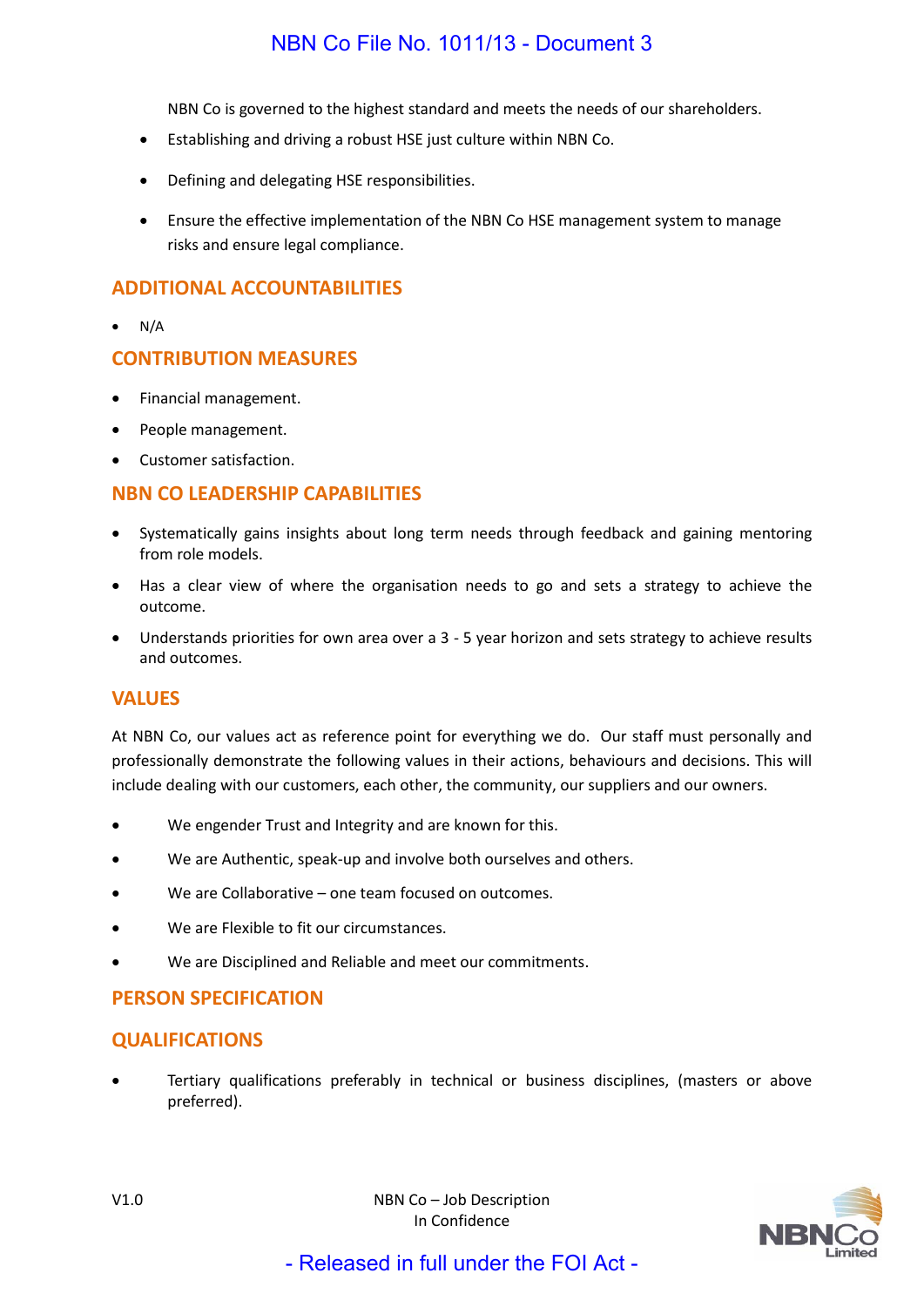# **SKILLS AND EXPERIENCE**

- The candidate should have a depth and breadth of experience and proven record of success in a job with similar scope within a fast paced national or international business.
- The candidate must have a proven record of leading teams and managing through ambiguity.
- The candidate must be a high calibre individual with the leadership maturity to be able to manage themselves, manage a multi disciplined team, interact and influence with both internal and external stakeholders in the telecommunications, engineering, technology or construction industries.
- The candidate must have the ability to discuss and negotiate commercial outcomes with a strong commercial knowledge and business awareness, having applied them in a "grey" and dynamic environment within the technology or telecommunications industry.
- The right candidate will be energised by being able to achieve outcomes in an environment of managing complex stakeholder relationships.
- Significant experience at the strategic level managing multi functional and complex commercial relationships, preferably in an outsourced or managed services environment with a focus on the development and implementation of merger and acquisition strategies and frameworks that align with the commercial and industry value drivers whilst supporting achievement of the Business Plan.
- Share experiences and knowledge with colleagues and internal organizations to build intellectual capital and showcase thought leadership.

| <b>CONTACT</b>                                  | <b>PURPOSE</b>                                       |  |
|-------------------------------------------------|------------------------------------------------------|--|
| CEO.                                            | Keep CEO informed of significant issues and identify |  |
|                                                 | strategic leverage opportunities.                    |  |
| <b>General Managers in Commercial Strategy.</b> | Provide strategic oversight and leadership<br>and    |  |
|                                                 | guidance.                                            |  |
| CFO/Head of PD and S.                           | Financial and commercial strategies and decisions    |  |
|                                                 | evaluation and pursuit of opportunities.             |  |
| Senior Stakeholders at Telcos,                  | Strategic relationship management.                   |  |
| Infrastructure and Media providers.             |                                                      |  |

# **WORKING RELATIONSHIPS**

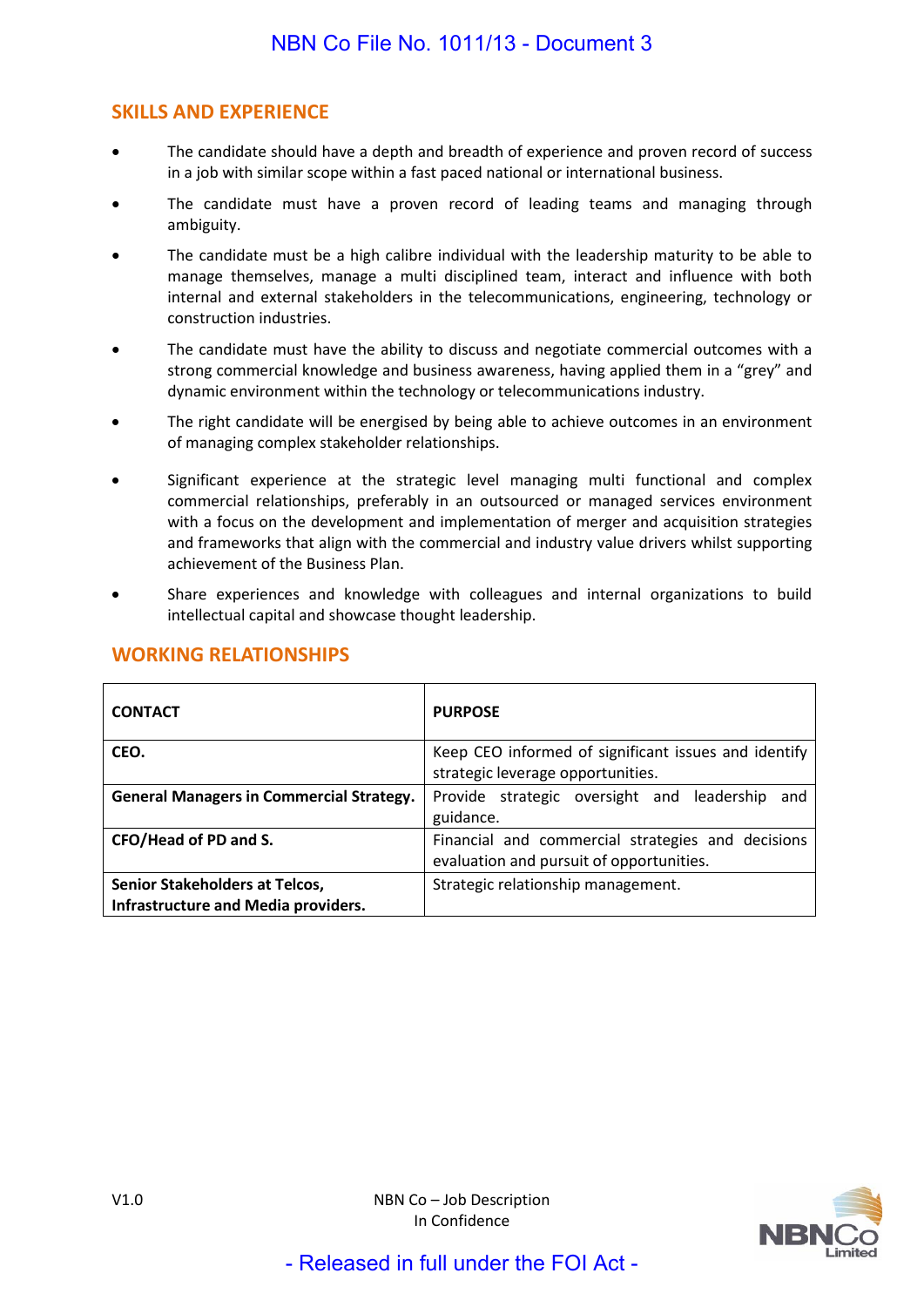### **JOB DESCRIPTION**

| <b>Position Number</b> | 330001                      | Reports to  | CEO    |
|------------------------|-----------------------------|-------------|--------|
| <b>Position Title</b>  | Head of Commercial Strategy | Il Location | Sydney |

### **JOB PURPOSE**

This role has overall responsibility for performing both a tactical and strategic role that is focused on the establishment, leadership and management of NBN Co's strategic positioning including identifying critical issues, acquisition opportunities, assessing media content delivery requirements, securing access to national utilities infrastructure, revenue and business development.

The role is also responsible (in partnership with the CFO) for driving valuation analyses in the context of potential asset transactions and acquisitions, and underpinning and validating business case assumptions. The role is an active member of NBN Co Exco and as such makes an enterprise-wide contribution.

### **KEY ACCOUNTABILITIES**

- Lead the commercial negotiations with key industry organisations including Telstra and Optus.
- Lead the design, development and implementation of strategies and frameworks to support the effective implementation and ongoing management of the infrastructure access agreements.
- Lead the design, development and maintenance of industry and commercial frameworks and services that support the timely evaluation, analysis and review of any acquisition/merger on behalf of NBN Co and the development of strategic recommendations to the CEO.
- Lead the design, development and maintenance of industry and commercial frameworks and services that support the timely evaluation, analysis and review of the strategic and tactical impacts and consequences of media and/or content capability and delivery requirements on the NBN.
- Oversight the determination and access to pricing principles and market opportunities/implications for business development; including consequential revenue analysis.
- Oversight the development of the Wireless Spectrum strategy, including negotiation and acquisition and linkage to strategic objectives.
- Lead the establishment and development of commercial relationships to secure facilities access agreements with infrastructure owners, including; energy utilities, gas/water utilities, road authorities, state and local government and large corporate (mining and gas).
- Oversight the development and establishment of commercial framework agreements that allow NBN Co to gain access to wireless infrastructure/towers for the purpose of rolling out the NBN fixed wireless services.



V1.0 NBN Co – Job Description In Confidence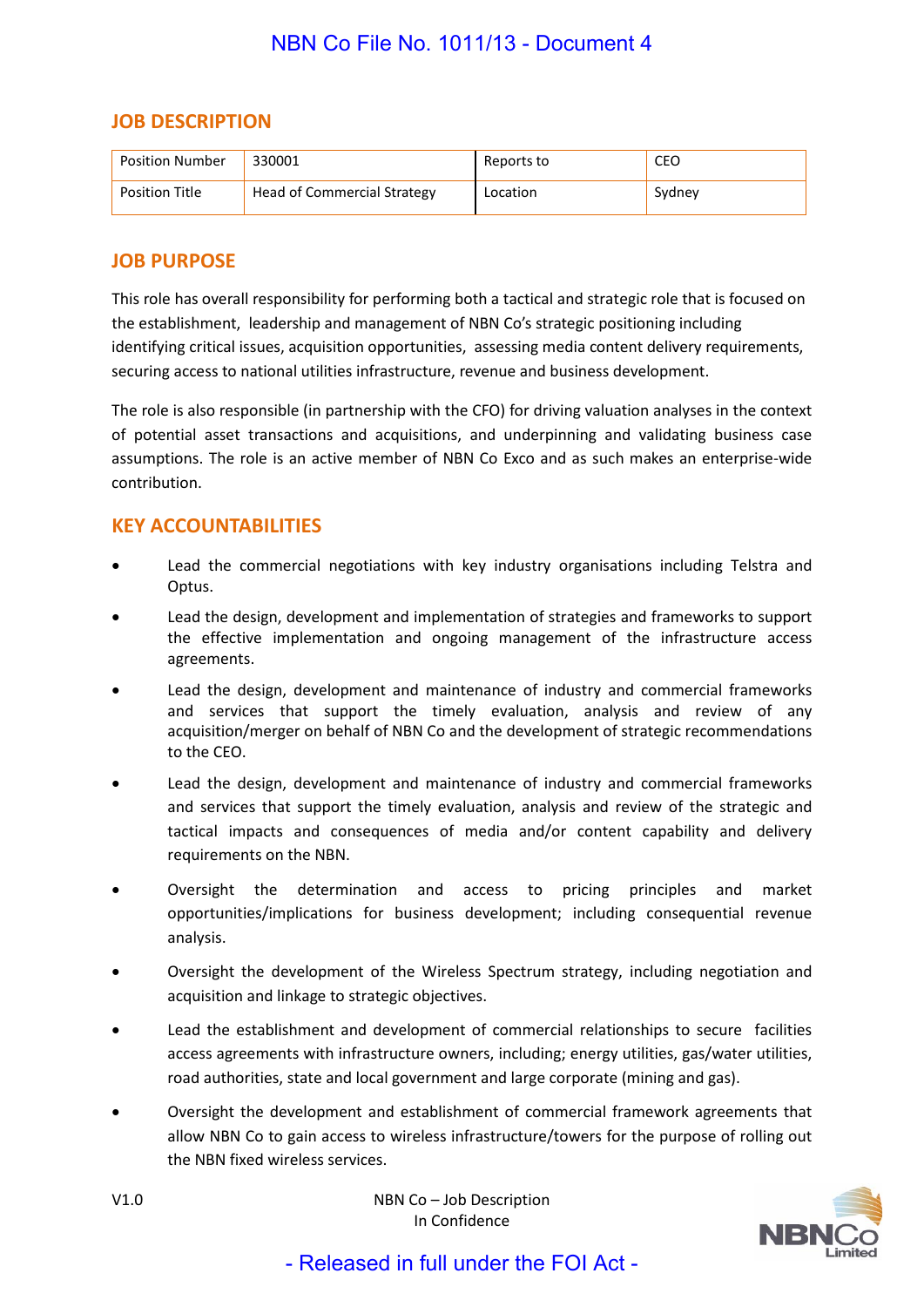- Establishment and negotiation of commercial arrangements with third parties for delivery of managed services and infrastructure supply for all aspects of the business; greenfield, interim FAN and wireless network deployment.
- Develop and establish commercial frameworks that allow NBN Co to leverage co-investment opportunities with other infrastructure programmes i.e. infrastructure development and remediation.
- Develop and establish 'Network Extension' process to facilitates the execution of NBN Co policy, including; management and coordination of cross function team to provide opportunity for end-users across all geographical areas of the rollout to request NBN Co services.
- Lead and manage staff in accordance with NBN Co policies and procedures, providing technical training and mentoring, developing and managing staff development.
- Establish and drive a robust HSE just culture within NBN Co.
- Define and delegate HSE responsibilities.
- Ensure the effective implementation of the NBN Co HSE management system to manage risks and ensure legal compliance.

### **ADDITIONAL ACCOUNTABILITIES**

- Lead the activities required to establish and build commercial strategy capability at NBN Co including formulation and direction of strategy and planning in all areas requested by the CEO.
- Direct involvement in asset negotiation and acquisition with third parties and in capital planning and business funding in conjunction with the CFO, CEO and third parties.
- Initiate discussions and engagement frameworks to support constructive dialogue and establishment of relationships with key senior stakeholders at the major infrastructure providers in Australia.

### **CONTRIBUTION MEASURES**

- Bring Telstra & Optus transactions to suitable resolution.
- Financial management.
- People management.
- Customer satisfaction.

### **NBN CO LEADERSHIP CAPABILITIES**

- Systematically gains insights about long term needs through feedback and gaining mentoring from role models.
- Has a clear view of where the organisation needs to go and sets a strategy to achieve the outcome.
- Understands priorities for own area over a 3 5 year horizon and sets strategy to achieve results and outcomes.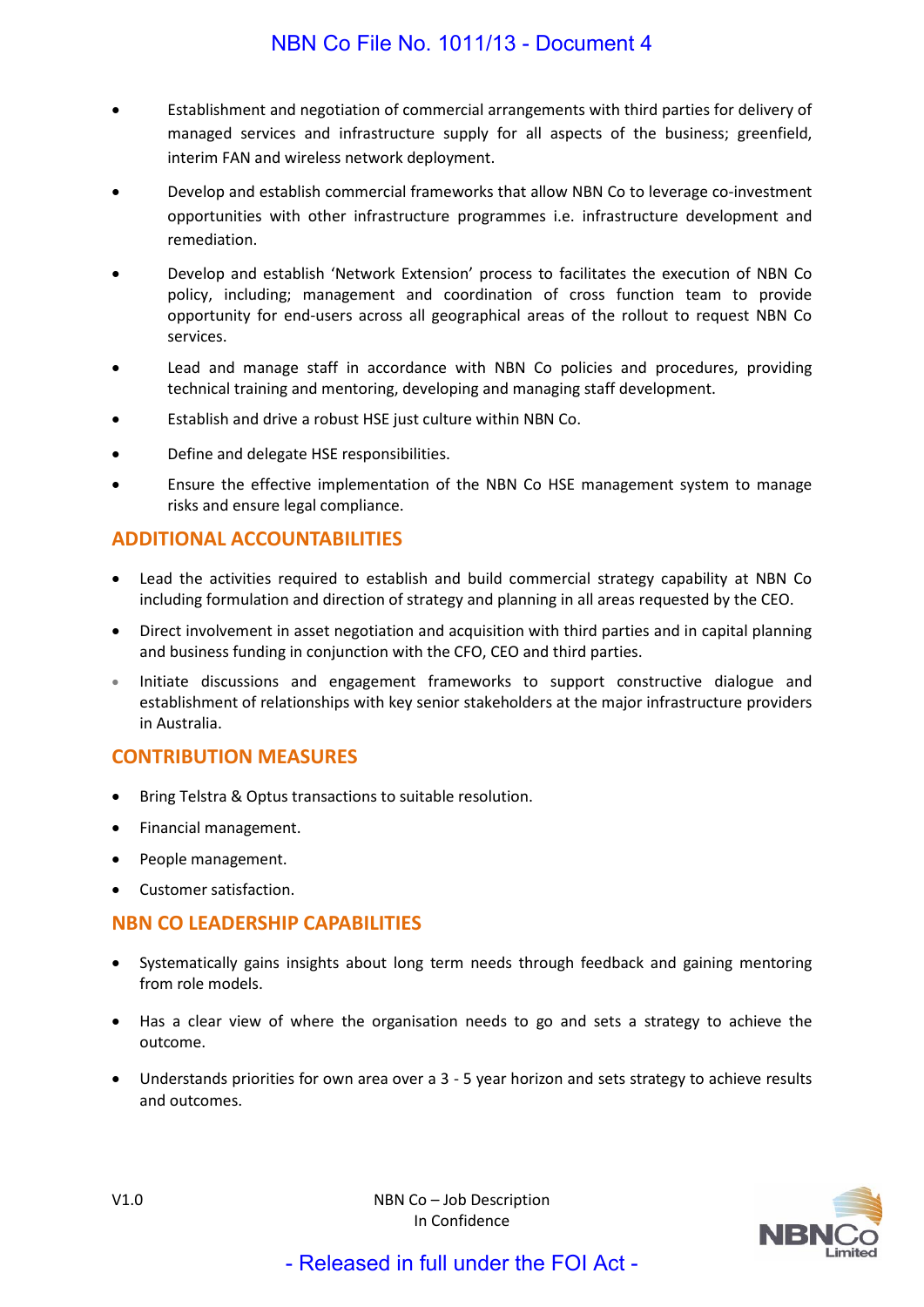# **VALUES**

At NBN Co, our values act as reference point for everything we do. Our staff must personally and professionally demonstrate the following values in their actions, behaviours and decisions. This will include dealing with our customers, each other, the community, our suppliers and our owners.

- We engender Trust and Integrity and are known for this.
- We are Authentic, speak-up and involve both ourselves and others.
- We are Collaborative one team focused on outcomes.
- We are Flexible to fit our circumstances.
- We are Disciplined and Reliable and meet our commitments.

# **PERSON SPECIFICATION**

# **QUALIFICATIONS**

• Tertiary qualifications and or higher preferably in technical or business disciplines.

# **SKILLS AND EXPERIENCE**

- A high calibre individual with the leadership maturity to be able to manage themselves, manage a multi disciplined team, interact and influence with both internal and external stakeholders in the telecommunications, engineering, technology or construction industries.
- The candidate must have the ability to lead discussions / negotiate complex commercial outcomes with a strong commercial savvy and street smarts, having applied them in a "grey" and dynamic environment within the technology or telecommunications industry.
- The right candidate will be energised by being able to achieve outcomes in an environment of managing complex stakeholder relationships, including key business partners, telecommunications and utilities.
- Significant experience at the strategic level leading / managing multi functional and complex commercial relationships, preferably in an outsourced or managed services environment with a focus on the development and implementation and execution of complex merger and acquisition strategies and long term frameworks that align with the commercial and industry value drivers whilst supporting achievement of the Business Plan.
- Share experiences and knowledge with colleagues and internal organizations to build intellectual capital and showcase thought leadership.

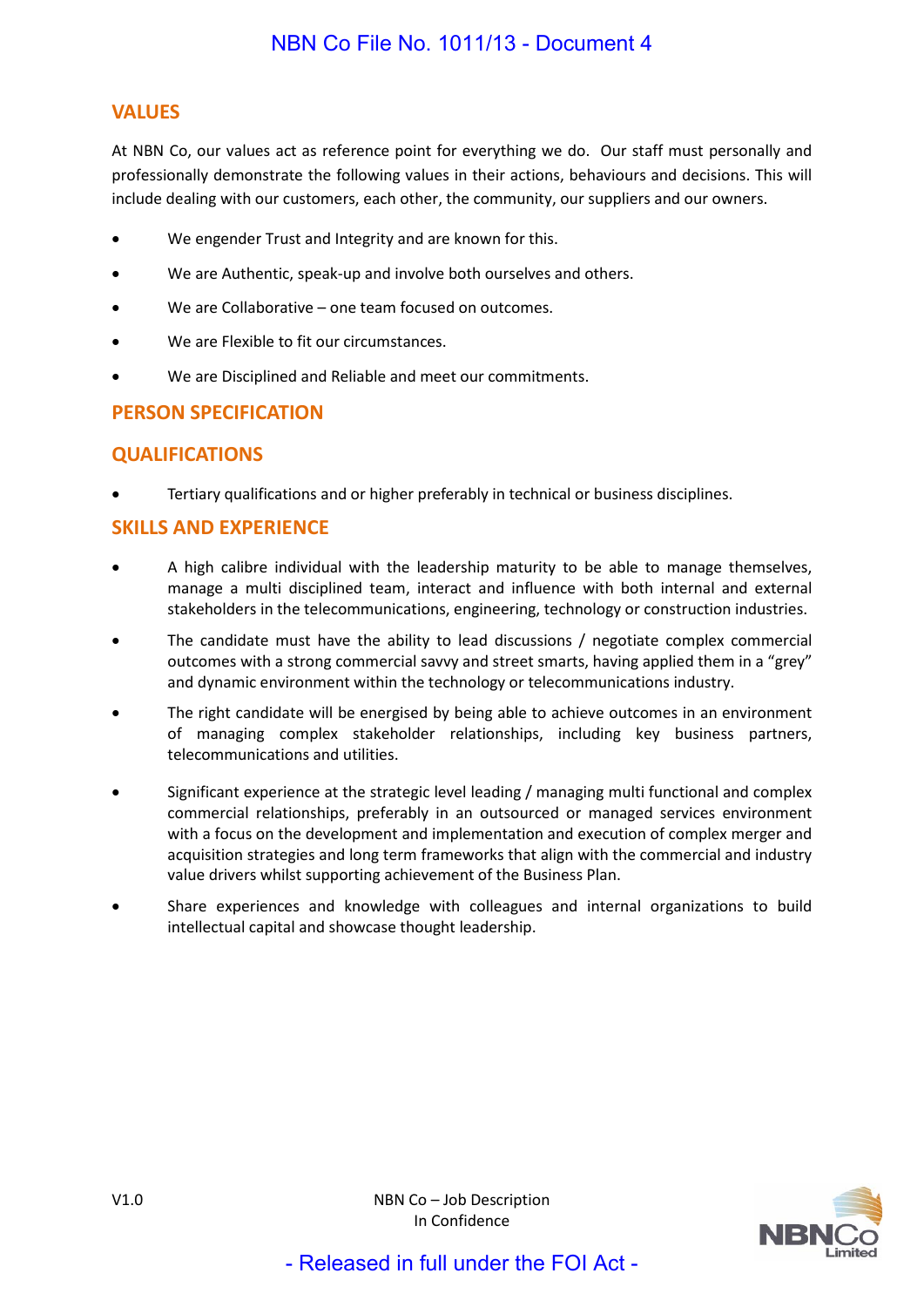# **WORKING RELATIONSHIPS**

| <b>CONTACT</b>                                                               | <b>PURPOSE</b>                                                                                |  |
|------------------------------------------------------------------------------|-----------------------------------------------------------------------------------------------|--|
| CEO.                                                                         | Keep CEO informed of significant issues and identify                                          |  |
|                                                                              | strategic leverage opportunities.                                                             |  |
| <b>General Managers in Commercial Strategy.</b>                              | Provide strategic oversight and leadership<br>and                                             |  |
|                                                                              | guidance.                                                                                     |  |
| CFO/Head of PD and S.                                                        | Financial and commercial strategies and decisions<br>evaluation and pursuit of opportunities. |  |
| Senior Stakeholders at Telcos,<br><b>Infrastructure and Media providers.</b> | Strategic relationship management.                                                            |  |

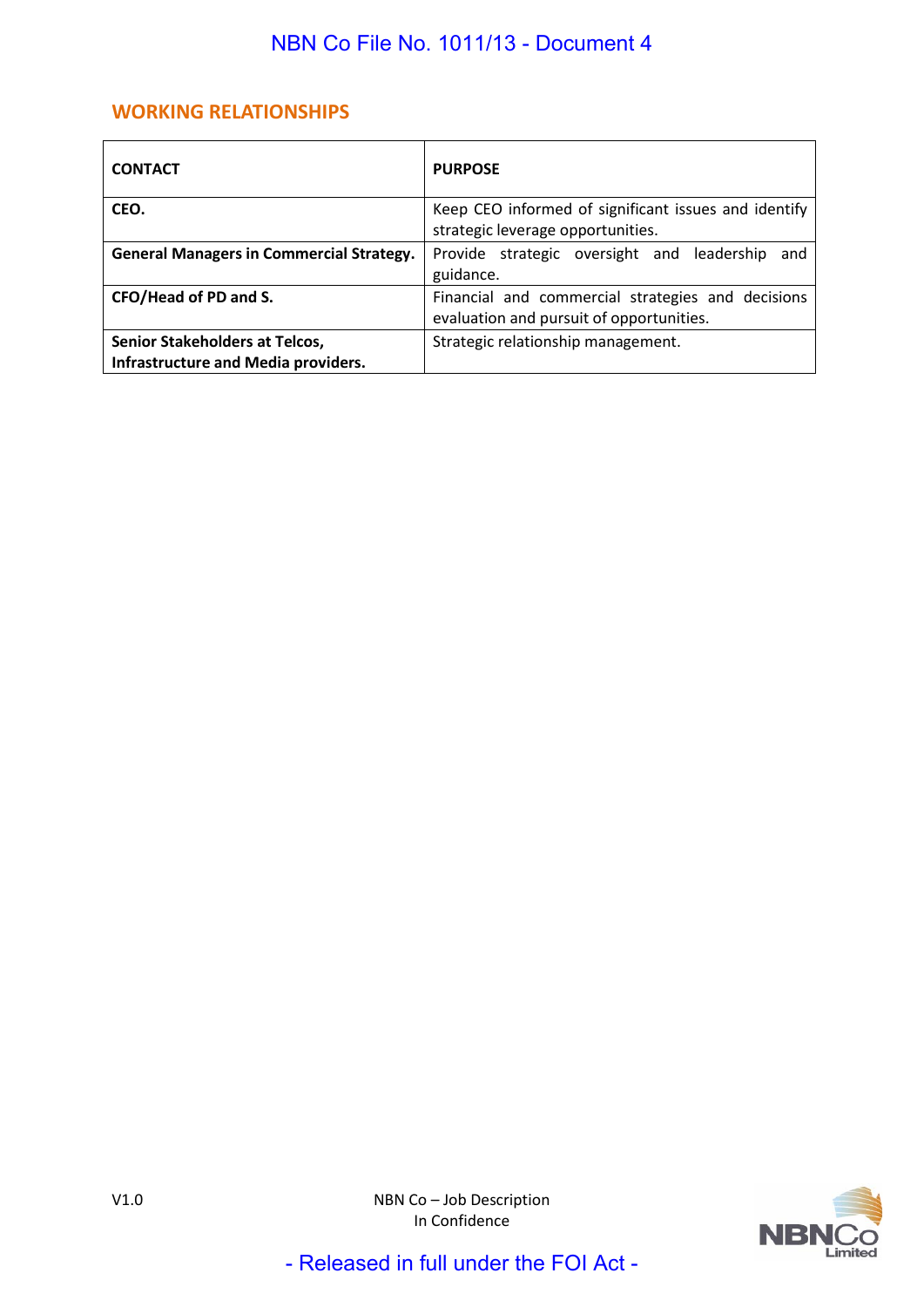### **JOB DESCRIPTION**

| <b>Position Number</b> | 200953               | Reports to | CEO       |
|------------------------|----------------------|------------|-----------|
| <b>Position Title</b>  | Head of Construction | Location   | Melbourne |

### **JOB PURPOSE**

The Head of Construction has overall responsibility for the implementation of the network deployment strategy and building the network in line with the overall NBN Co corporate plan. This role needs to ensure NBN Co meets or exceeds standards in terms of HSE, time, cost, quality and continuous improvement.

The Head of Construction is responsible for the establishment of an organisational and operational model which delivers the above objectives. It further interfaces with other operating groups of NBN Co ensuring a fully aligned and integrated deployment programme. The role is an active member of NBN Co Exco and as such makes an enterprise-wide contribution.

# **KEY ACCOUNTABILITIES**

- Ensure effective delivery of the Construction Network Deployment Programme.
- Establish a suitable operating model and organisational structure to drive the deployment programme.
- Manage the Construction Programme to define corporate targets in relation to time, budget, quality and HSE standards and levels.
- Drive ongoing improvement to Construction Operating Practices so as to achieve ongoing operational and financial efficiencies.
- Develop and manage a management team able to deliver operational outcomes and objectives.
- Drive the selection and management of third-parties, as required, to the effective delivery of operational outcomes.
- Display leadership qualities which instill innovation and creativity within a performance driven culture and management style.
- Make a proactive contribution to NBN Co wide projects and initiatives.
- Lead and support company-wide activities, as required.
- Represent NBN Co at internal and external activities, as required.
- Pro-actively work with direct reports to develop people in terms of skills and competencies.
- Establish and manage an effective governance structure for Field Deployment Operational Activities, including contractor and third-party management.
- Establishing and driving a robust HSE just culture within NBN Co.
- Defining and delegating HSE responsibilities.
- V1.0 NBN Co Job Description In Confidence

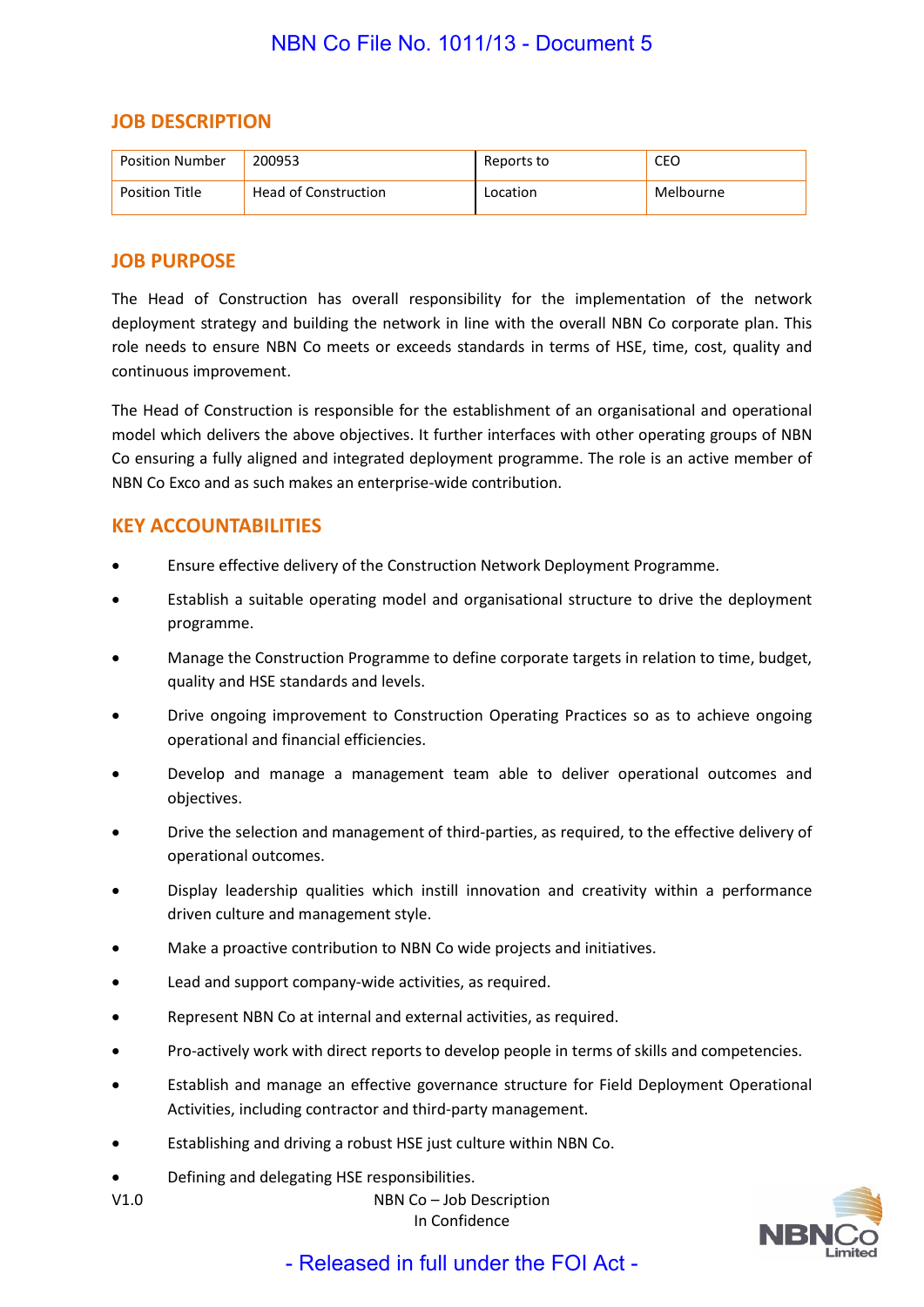• Ensure the effective implementation of the NBN Co HSE management system to manage risks and ensure legal compliance.

### **CONTRIBUTION MEASURES**

- Financial management.
- People management.
- Customer satisfaction.

### **NBN CO LEADERSHIP CAPABILITIES**

- Drives for higher performance that stands out in the market through better ways of achieving results.
- Understands and addresses emotional reactions and maintains consistent commitment and encourages others to take action that will enhance clarity.
- Empowers teams to perform through agreed responsibilities, clear sense of team identity and resolving conflict.
- Has a clear view of where the organisation needs to go and sets a strategy to achieve the outcome.

#### **VALUES**

At NBN Co, our values act as reference point for everything we do. Our staff must personally and professionally demonstrate the following values in their actions, behaviours and decisions. This will include dealing with our customers, each other, the community, our suppliers and our owners.

- We engender Trust and Integrity and are known for this.
- We are Authentic, speak-up and involve both ourselves and others.
- We are Collaborative one team focused on outcomes.
- We are Flexible to fit our circumstances.
- We are Disciplined and Reliable and meet our commitments.

# **PERSON SPECIFICATION**

### **QUALIFICATIONS**

• Tertiary qualifications and/or higher preferably in technical or business disciplines.

### **SKILLS AND EXPERIENCE**

- Significant experience leading and managing large infrastructure projects in alignment with world class standards. Proven delivery of large scale projects in construction within established time and in line with commercial optimisation.
- Demonstrated experience in delivery of complex contractual arrangements with multiple stakeholders with proven ability to identify and resolve issues.
- The candidate must be a high calibre individual with the leadership maturity to be able to manage themselves, manage a multi disciplined team, interact and influence with
- V1.0 NBN Co Job Description In Confidence

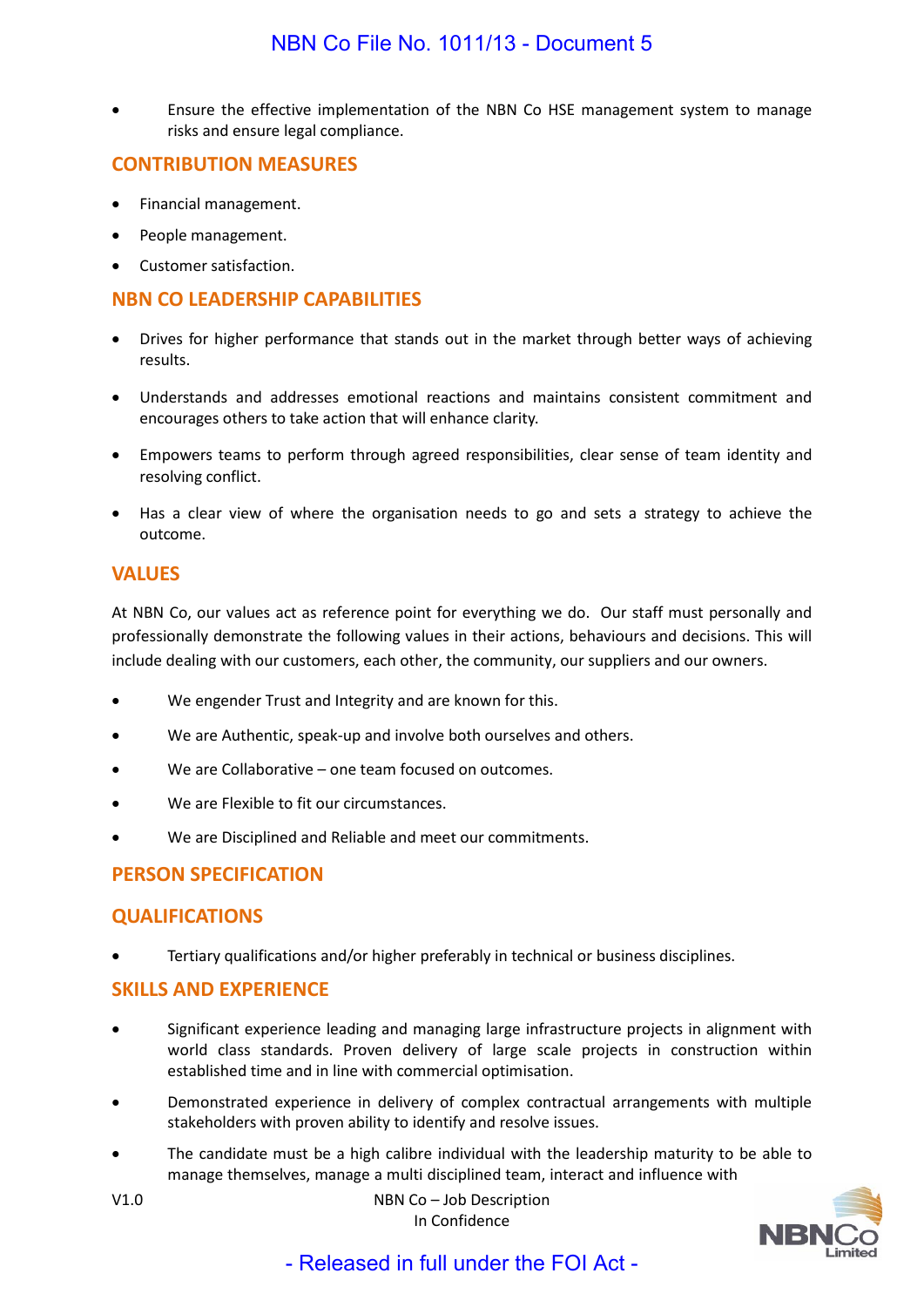both internal and external stakeholders in the telecommunications, engineering, technology or construction industries.

- The candidate must have the ability to discuss and negotiate commercial outcomes with a strong commercial knowledge and business awareness, having applied them in a "grey" and dynamic environment within the technology or telecommunications industry.
- The right candidate will be energised by being able to achieve outcomes in an environment of managing complex stakeholder relationships including industry and national, state and local government authorities.
- Significant experience at the strategic level managing multi functional and complex commercial relationships, preferably in an outsourced or managed services environment with a focus on the development and implementation of merger and acquisition strategies and frameworks that align with the commercial and industry value drivers whilst supporting achievement of the Business Plan.
- Share experiences and knowledge with colleagues and internal organizations to build intellectual capital and showcase thought leadership.

| <b>CONTACT</b>                                                               | <b>PURPOSE</b>                                                                                |
|------------------------------------------------------------------------------|-----------------------------------------------------------------------------------------------|
| CEO.                                                                         | Keep CEO informed of significant issues and identify<br>strategic leverage opportunities.     |
| <b>General Managers in Construction</b>                                      | Provide strategic oversight and leadership<br>and<br>guidance.                                |
| CFO/Head of PD and S.                                                        | Financial and commercial strategies and decisions<br>evaluation and pursuit of opportunities. |
| Senior Stakeholders at Telcos,<br><b>Infrastructure and Media providers.</b> | Strategic relationship management.                                                            |

# **WORKING RELATIONSHIPS**

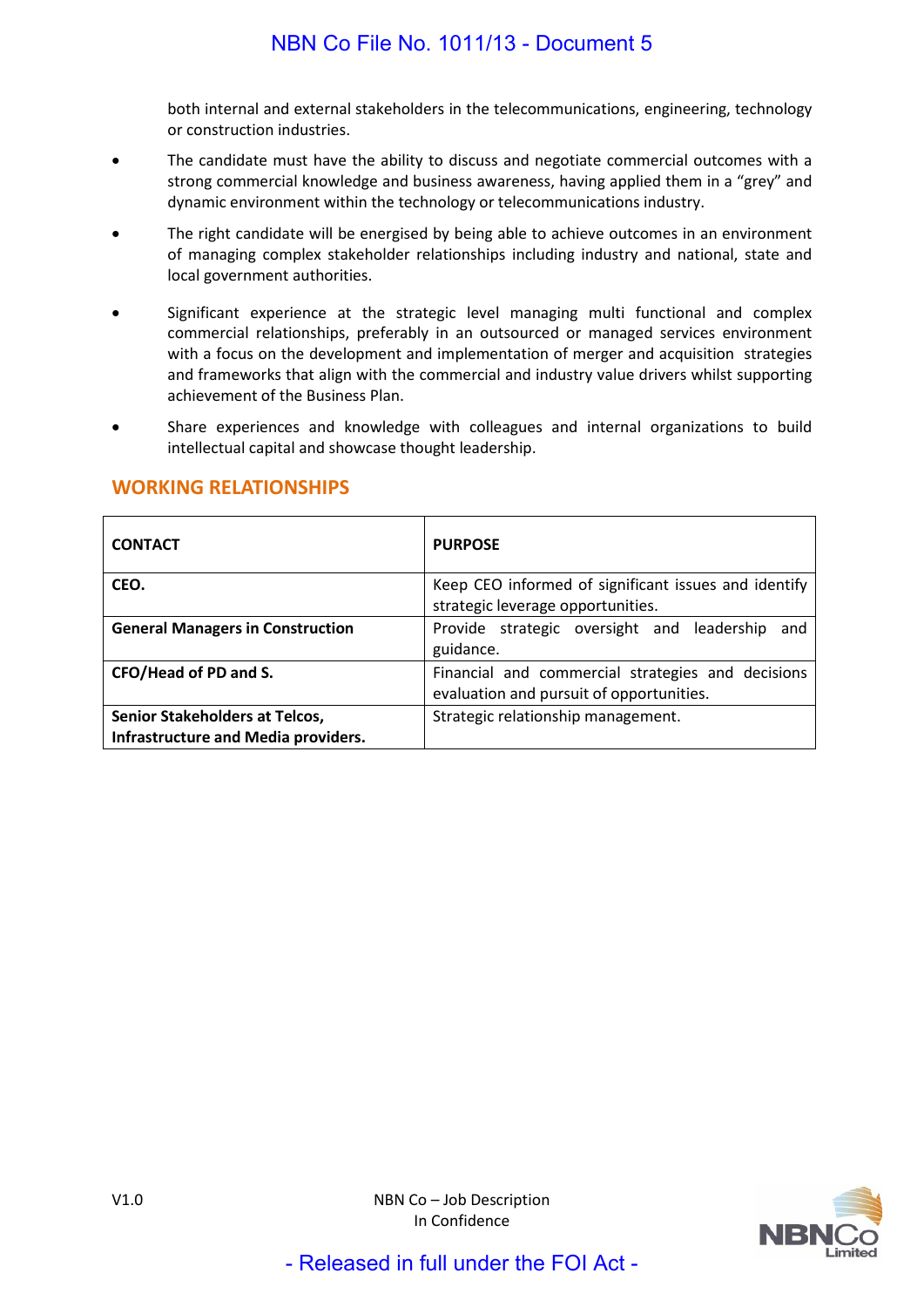### **JOB DESCRIPTION**

| Position Number       | 100001                     | Reports to | CEO    |
|-----------------------|----------------------------|------------|--------|
| <b>Position Title</b> | Head of Network Operations | Location   | Sydney |

### **JOB PURPOSE**

This role has overall responsibility for establishing, leading and managing all aspects of NBN Co's Network Operations, including the National Operations Centre (NOC), Operations Support, National Field Operations and management and the operations and billing system design and implementation. Lead and manage the NBN Co Enterprise IT design, build, implementation and operation. The role is an active member of NBN Co Exco and as such makes an enterprise-wide contribution.

### **KEY ACCOUNTABILITIES**

- Responsible for leading the installation of all services, including:
	- Management of outsourced equipment Vendor Installation and acceptance.
	- $\triangleright$  Equipment management.
	- $\triangleright$  Interconnect management.
	- Retail Service Provider (RSP) collocated equipment installation plan review and acceptance.
- Determine how the installation is planned, designed and built.
- Design build and operate the NOC, including:
	- $\triangleright$  Network monitoring and management.
	- $\triangleright$  Tiered support and remote, cross network fault analytics and solutioning that work on inter RSP fault processes.
	- $\triangleright$  Input into vendor support agreements.
	- $\triangleright$  Dispatch and administration to manage workforce, incidents and planned outages.
	- $\triangleright$  Spares and logistics planning.
	- $\triangleright$  Training of all operation staff to the standards and requirements of the job.
- Build and ongoing improvement of industrial strength scalable operations processes.
- QA/monitoring of construction activities and acceptance testing before handover to Network Operations.
- Onboarding of access seekers to the NBN Co network.



V1.0 NBN Co – Job Description In Confidence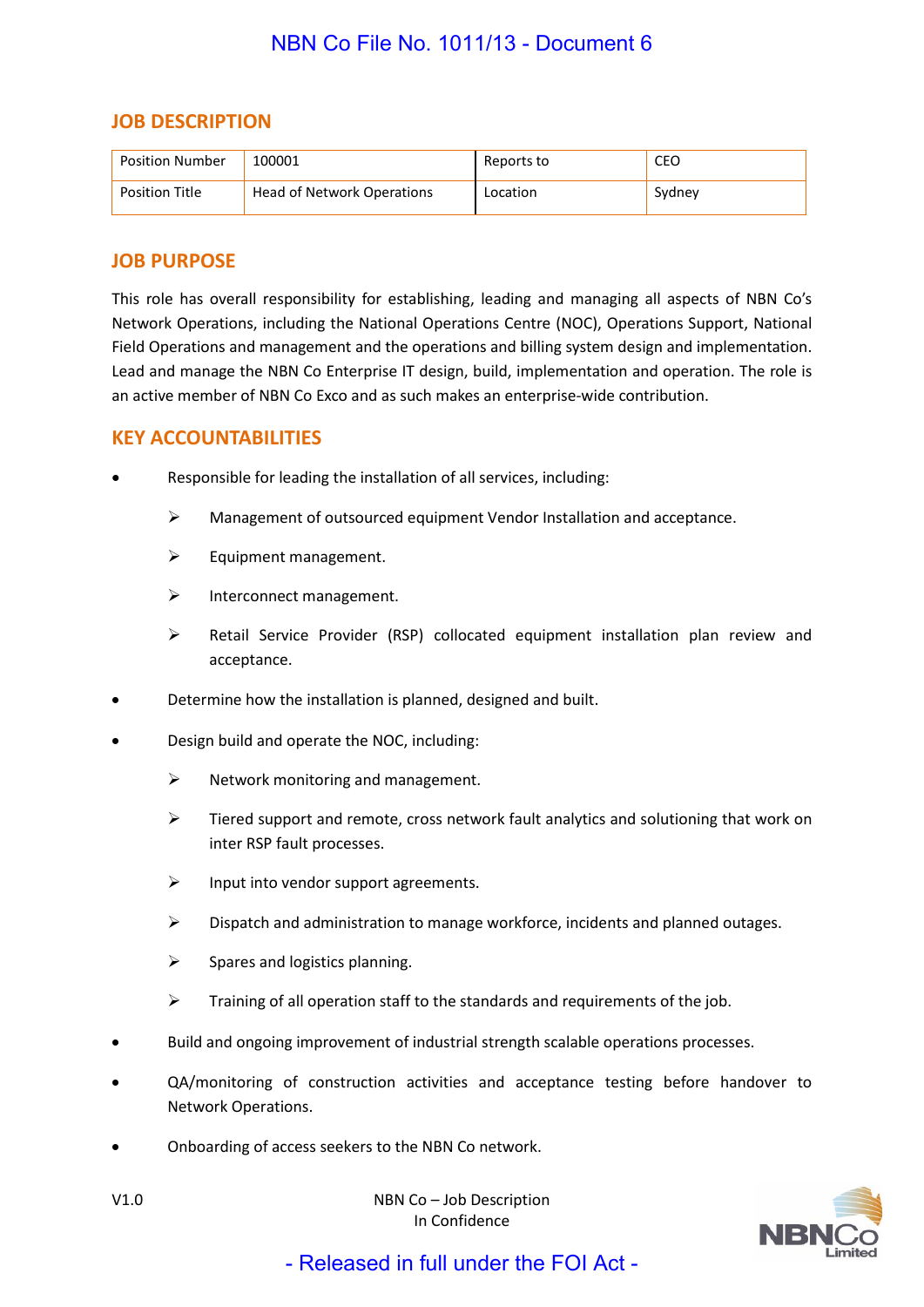- Provide service desk services to RSPs.
- Lead and manage the CIO team and work plan to ensure that NBN Co enterprise systems support the needs of the business and ensure optimised system architecture, project planning and management to deliver the required ERP, business systems (including OSS/BSS).
- Facilitates the development, maintenance and monitoring of Network Operations organisational plans.
- Responsible for preparing the Network Operations organization for ongoing change.
- Ensures clarity, understanding and commitment from all stakeholders.
- Responsible for the development and management of integrated, strategy aligned departmental work plans.
- Responsible for the development of annual revenue targets.
- Responsible for development and management of the annual operating and capital budgets.
- Establishing and driving a robust HSE just culture within NBN Co.
- Defining and delegating HSE responsibilities.
- Ensure the effective implementation of the NBN Co HSE management system to manage risks and ensure legal compliance.

#### **CONTRIBUTION MEASURES**

- Financial management.
- People management.
- Customer satisfaction.

### **NBN CO LEADERSHIP CAPABILITIES**

- Systematically gains insights about long term needs through feedback and gaining mentoring from role models.
- Has a clear view of where the organisation needs to go and sets a strategy to achieve the outcome.
- Understands priorities for own area over a 3 5 year horizon and sets strategy to achieve results and outcomes.

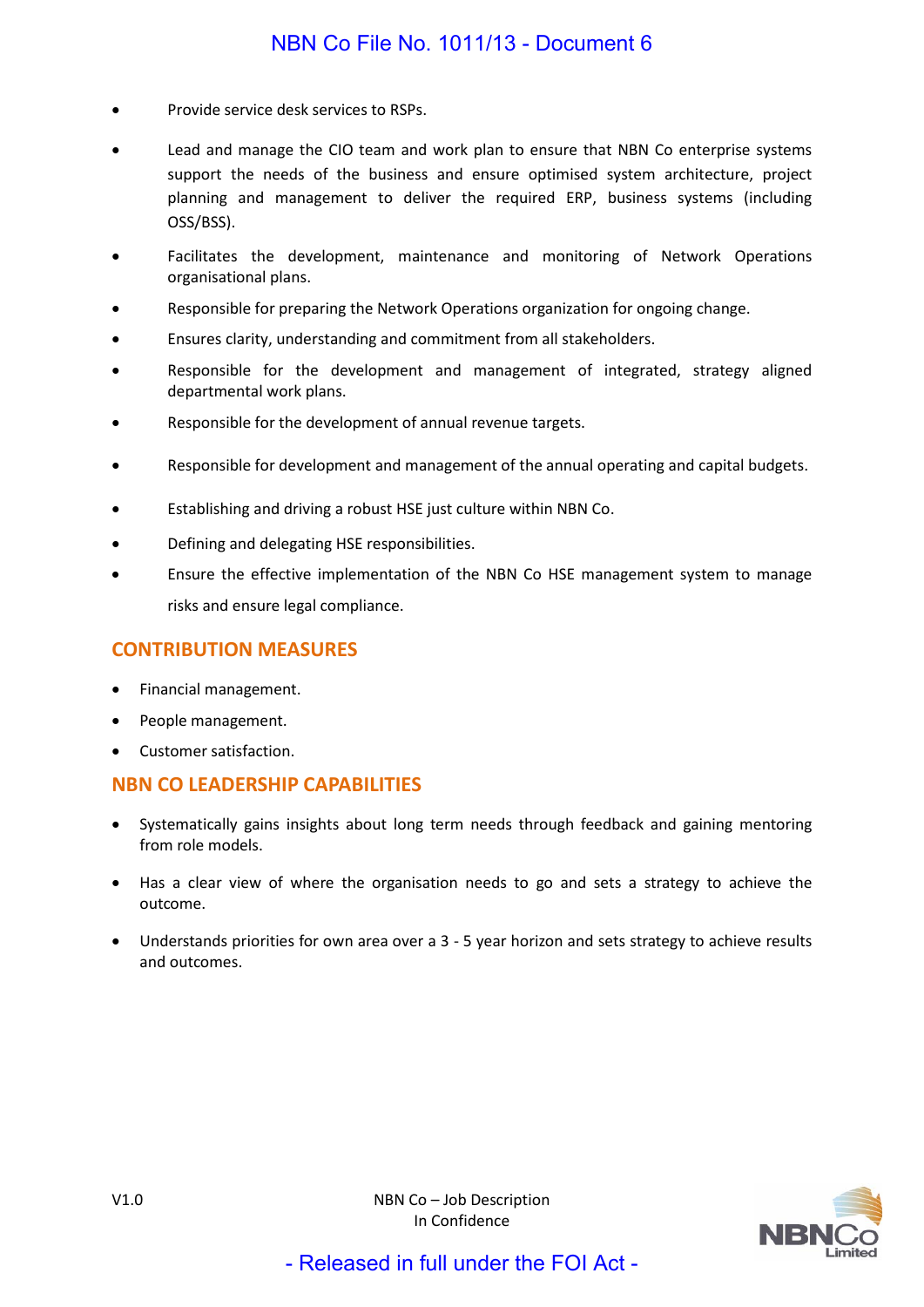# **VALUES**

At NBN Co, our values act as reference point for everything we do. Our staff must personally and professionally demonstrate the following values in their actions, behaviours and decisions. This will include dealing with our customers, each other, the community, our suppliers and our owners.

- We engender Trust and Integrity and are known for this.
- We are Authentic, speak-up and involve both ourselves and others.
- We are Collaborative one team focused on outcomes.
- We are Flexible to fit our circumstances.
- We are Disciplined and Reliable and meet our commitments.

# **PERSON SPECIFICATION**

# **QUALIFICATIONS**

• Tertiary qualifications and or higher preferably in technical or business disciplines.

### **SKILLS AND EXPERIENCE**

- The candidate must have significant experience in management roles with a minimum of 5-8 years in senior leadership levels.
- The candidate must have a proven record of leading teams and managing through ambiguity.
- Significant experience at the strategic level managing multi functional and complex commercial relationships within the telecommunications industry. Experience within start up organisations and large scale complex environments with a focus on the development and implementation of merger and acquisition strategies and frameworks that align with the commercial and industry value drivers whilst supporting achievement of the Business Plan.
- Share experiences and knowledge with colleagues and internal organizations to build intellectual capital and showcase thought leadership.
- The candidate must be a high calibre individual with the leadership maturity to be able to manage their own demands, manage a multi disciplined team, interact and influence with both internal and external stakeholders in the telecommunications, engineering, technology or construction industries.
- The candidate must have the ability to discuss and negotiate commercial outcomes with a strong commercial knowledge and business awareness, having applied them in a "grey" and dynamic environment within the technology or telecommunications industry.
- The right candidate will be energised by being able to achieve outcomes in an environment of managing complex external and internal stakeholder relationships including industry and relevant parties.

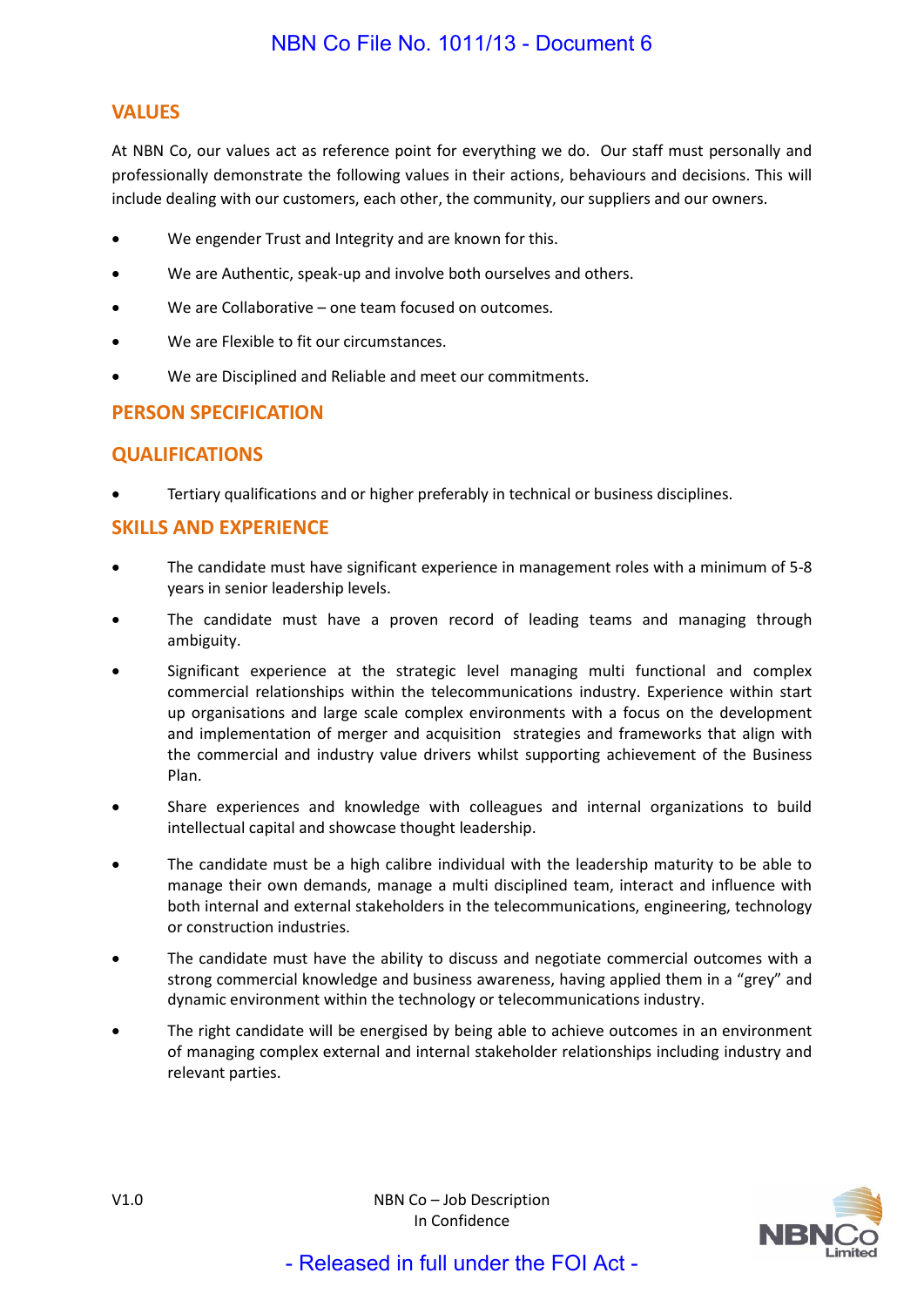# **WORKING RELATIONSHIPS**

| <b>CONTACT</b>                                                                      | <b>PURPOSE</b>                                                                                |
|-------------------------------------------------------------------------------------|-----------------------------------------------------------------------------------------------|
| CEO.                                                                                | Keep CEO informed of significant issues and identify<br>strategic leverage opportunities.     |
| <b>General Managers in Network Operations</b>                                       | Provide strategic oversight and leadership<br>and<br>guidance.                                |
| CFO/Head of PD and S.                                                               | Financial and commercial strategies and decisions<br>evaluation and pursuit of opportunities. |
| <b>Senior Stakeholders at Telcos,</b><br><b>Infrastructure and Media providers.</b> | Strategic relationship management.                                                            |

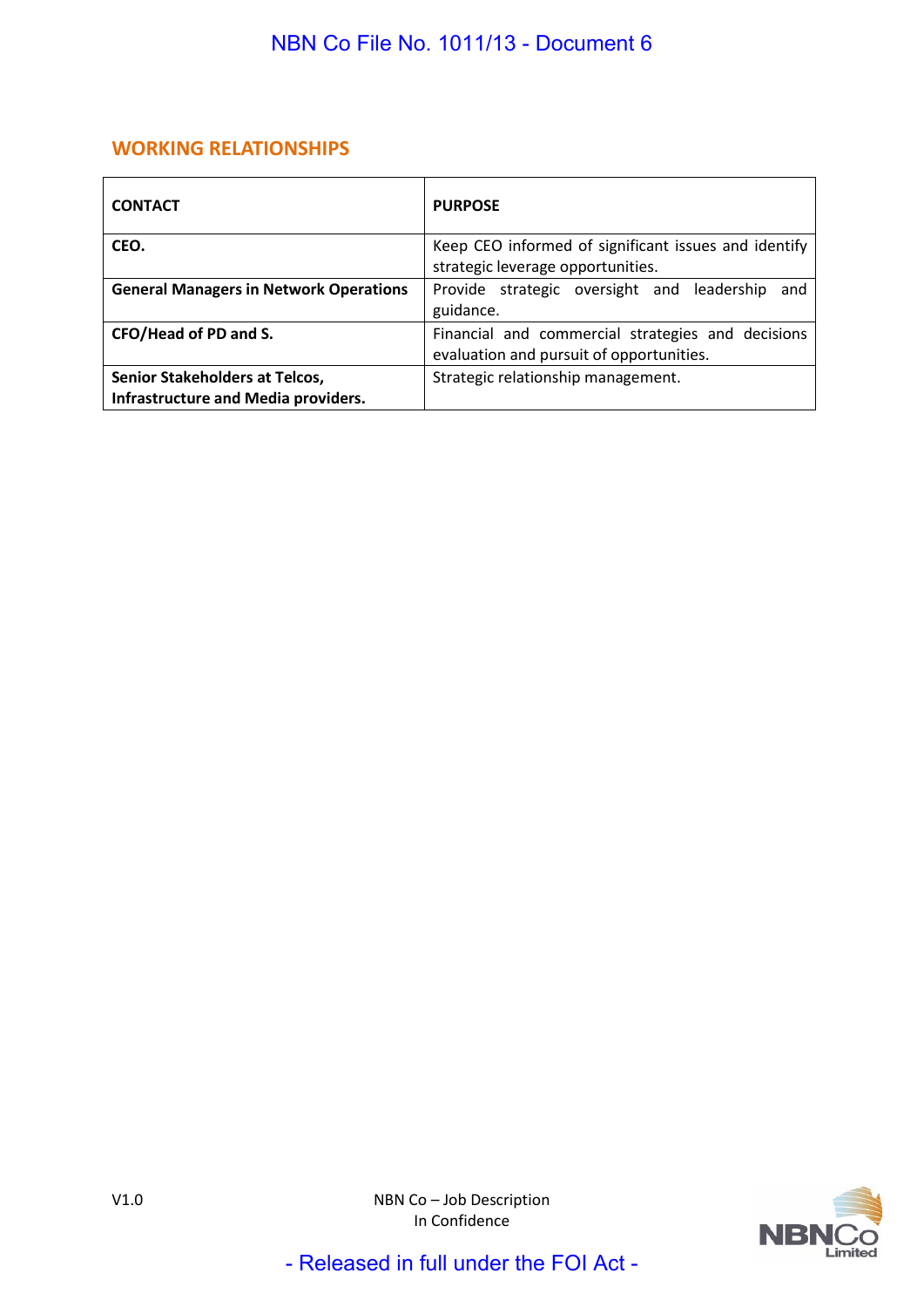### **JOB DESCRIPTION**

| <b>Position Number</b> | 310001                                   | Reports to      | CEO    |
|------------------------|------------------------------------------|-----------------|--------|
| <b>Position Title</b>  | Head of Product Development<br>and Sales | <b>Location</b> | Sydney |

### **JOB PURPOSE**

The Head of Product Development and Sales has overall responsibility for providing strategic direction and leadership to the Product Development and Sales and New Developments Teams at NBN Co.

This is both a tactical and strategic role that has far-reaching implications for not just NBN Co, but the telecommunications industry in Australia. The role is an active member of NBN Co Exco and as such makes an enterprise-wide contribution.

### **KEY ACCOUNTABILITIES**

- Lead the design, development and implementation of all NBN Co Product and Service Offerings.
- Lead the design, development and implementation of strategies and frameworks to support the effective implementation of NBN Co's National Industry Engagement, Product Sales and Marketing Strategy and Plans.
- Establish appropriate product development and sales related governance frameworks that support delivery of products and services in accordance with approved revenue and expenditure targets, including;
	- $\triangleright$  Customer engagement and account management frameworks.
	- $\triangleright$  Sales and contract delivery management and monitoring.
	- $\triangleright$  Supplier and operational performance frameworks.
	- $\triangleright$  Quality management frameworks.
	- $\triangleright$  Flexible resource capabilities.
- Responsible for generation of all NBN Co revenues.
- Lead the design, delivery and build of NBN Co network and products in all new premises developments.
- Promote the development of frameworks and forums that support timely and efficient exchange of information between Product Development and Sales Teams and Service Provider Groups on client needs and industry and product developments.
- Lead and manage staff in accordance with NBN Co policies and procedures, and providing technical training and mentoring, developing and managing staff development.
- Establishing and driving a robust HSE just culture within NBN Co.
- Defining and delegating HSE responsibilities.
- Ensure the effective implementation of the NBN Co HSE management system to manage risks and ensure legal compliance.



V1.0 NBN Co – Job Description In Confidence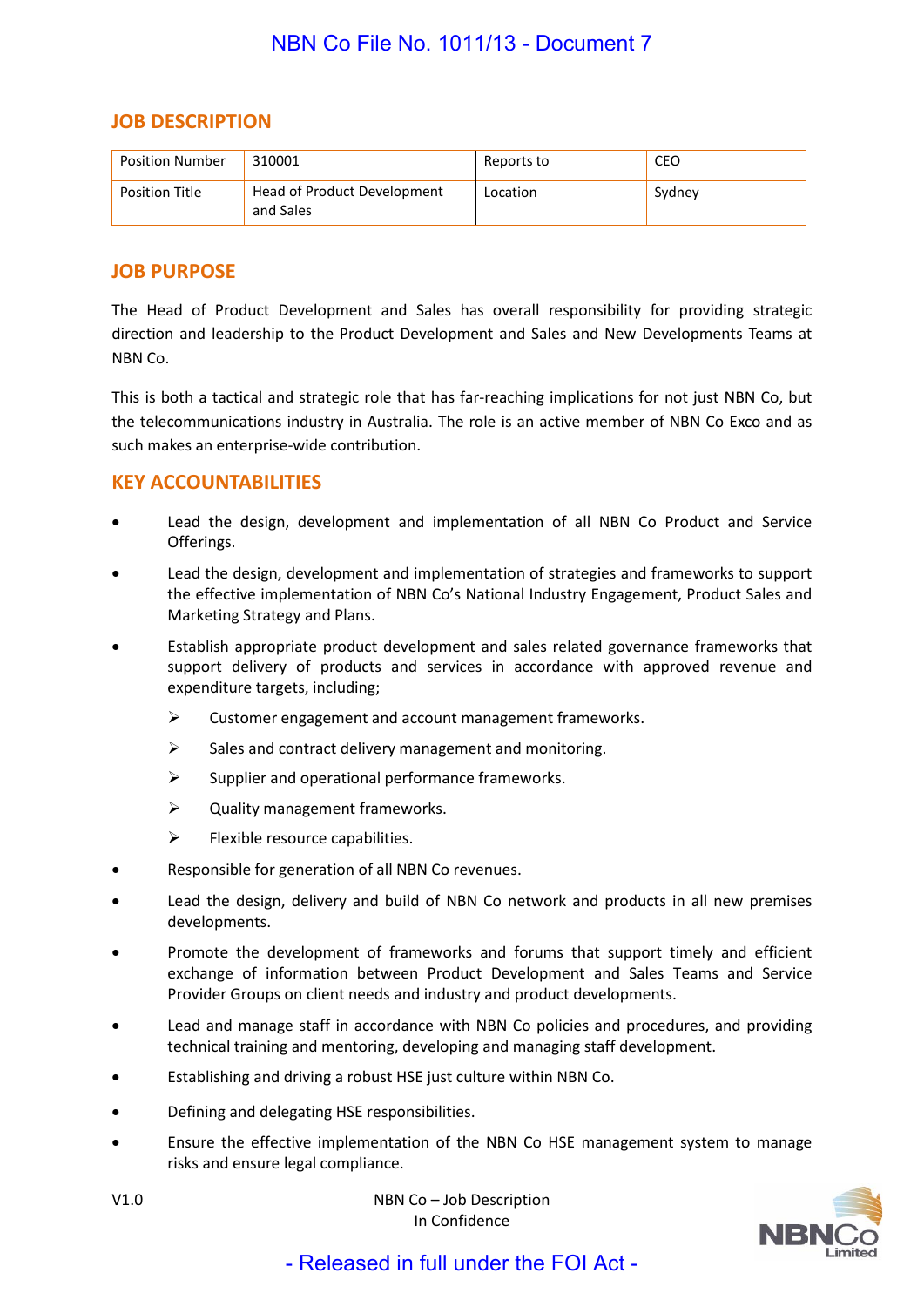# **ADDITIONAL ACCOUNTABILITIES**

Lead the activities required to establish and build the product development and sales capability at NBN Co including Retail Service Provider engagement, wholesale broadband and strategic access undertaking agreements.

Initiate discussions and engagement frameworks to support constructive dialogue and establishment of relationships with key senior stakeholders at the major telecommunications companies and Internet Service Providers in Australia.

### **CONTRIBUTION MEASURES**

- Revenue management.
- Financial management.
- People management.
- Customer satisfaction.

# **NBN CO LEADERSHIP CAPABILITIES**

- Systematically gains insights about long term needs through feedback and gaining mentoring from role models.
- Has a clear view of where the organisation needs to go and sets a strategy to achieve the outcome.
- Understands priorities for own area over a 3 5 year horizon and sets strategy to achieve results and outcomes.

### **VALUES**

At NBN Co, our values act as reference point for everything we do. Our staff must personally and professionally demonstrate the following values in their actions, behaviours and decisions. This will include dealing with our customers, each other, the community, our suppliers and our owners.

- We engender Trust and Integrity and are known for this.
- We are Authentic, speak-up and involve both ourselves and others.
- We are Collaborative one team focused on outcomes.
- We are Flexible to fit our circumstances.
- We are Disciplined and Reliable and meet our commitments.

### **PERSON SPECIFICATION**

### **QUALIFICATIONS**

• Tertiary qualifications and/or higher preferably in technical or business disciplines.

V1.0 NBN Co – Job Description In Confidence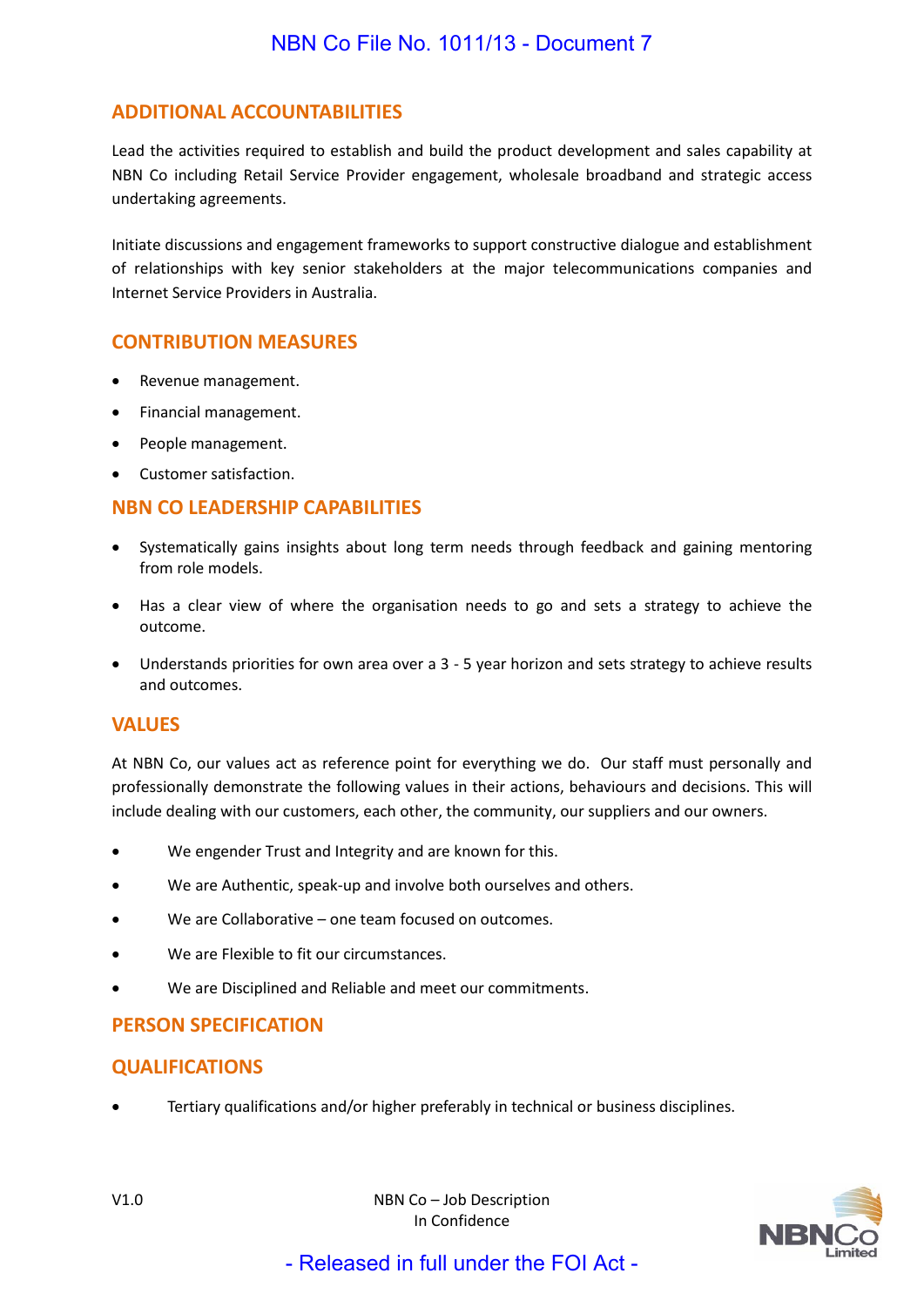# **SKILLS AND EXPERIENCE**

- Significant experience in leading the development and implementation of business-tobusiness sales strategies and business development frameworks that align with the commercial and industry value drivers whilst supporting achievement of the Business Plan and Revenue targets.
- Share experiences and knowledge with colleagues and internal organizations to build intellectual capital and showcase thought leadership.
- The candidate must be a high calibre individual with the leadership maturity to be able to manage their own demands, manage a multi disciplined team, interact and influence with both internal and external stakeholders in the telecommunications, engineering, technology or construction industries.
- The candidate must have the ability to lead discussions / negotiations of complex commercial outcomes with a strong commercial knowledge and business awareness, having applied them in a "grey" and dynamic environment within the technology or telecommunications industry to deliver long term value to both public and private sector partners.
- The right candidate will be energised by being able to achieve outcomes in an environment of managing complex stakeholder relationships.

| <b>CONTACT</b>                                  | <b>PURPOSE</b>                                       |
|-------------------------------------------------|------------------------------------------------------|
| CEO.                                            | Keep CEO informed of significant issues and identify |
|                                                 | strategic leverage opportunities.                    |
| <b>General Managers in Commercial Strategy.</b> | Provide strategic oversight and leadership and       |
|                                                 | guidance.                                            |
| CFO/Head of PD and S.                           | Financial and commercial strategies and decisions    |
|                                                 | evaluation and pursuit of opportunities.             |
| Senior Stakeholders at Telcos,                  | Strategic relationship management.                   |
| Infrastructure and Media providers.             |                                                      |

# **WORKING RELATIONSHIPS**

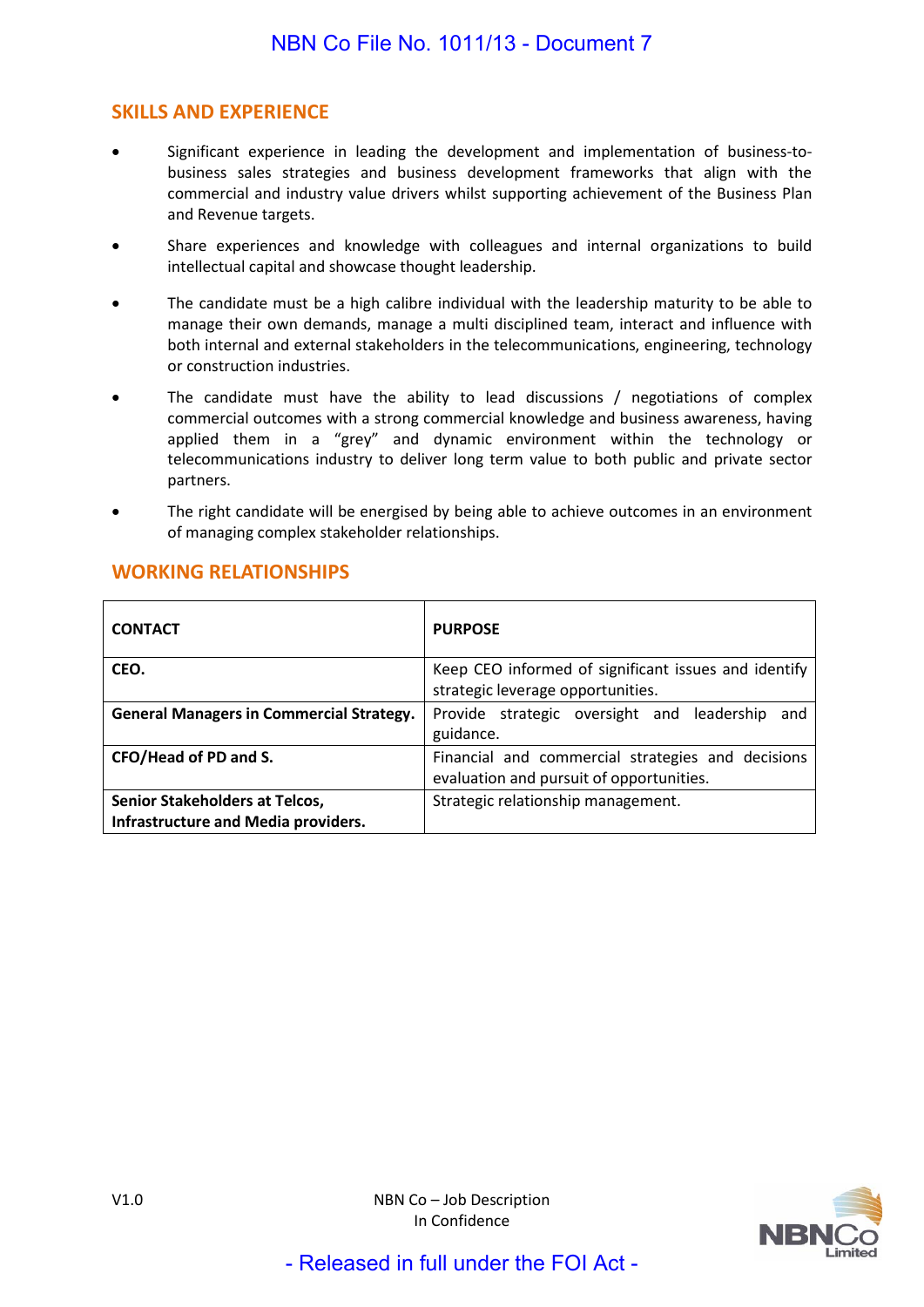### **JOB DESCRIPTION**

| <b>Position Number</b> | 660001                                   | Reports to | CEO    |
|------------------------|------------------------------------------|------------|--------|
| <b>Position Title</b>  | Head of Strategy Business<br>Development | Location   | Sydney |

### **JOB PURPOSE**

The Head of Strategy Business Development has overall responsibility for assessing the likely evolution of the broadband industry across the broad value chain and the resulting implications for NBN Co and its business model, including but not limited to:

- $\triangleright$  Evaluation of business development opportunities.
- $\triangleright$  Identification of implications for NBN Co products and pricing.
- $\triangleright$  Assessment of potential threats and opportunities and identification of the most appropriate response.

This is a key role that focuses on providing strategic insight and opportunity identification and evaluation to the CEO, the Senior Executive and the Board. The role is an active member of NBN Co Exco and as such makes an enterprise-wide contribution.

### **KEY ACCOUNTABILITIES**

- Lead the design, development and implementation of on-going industry tracking, locally and internationally, that identifies major trends and discontinuities and the resulting implications for NBN Co.
- Lead the assessment of major strategic choices and business development opportunities for NBN Co including an evaluation of alternative options.
- Provide input to major initiatives currently underway with a particular focus on the strategic implications and the impact on industry dynamics.
- Promote the development of frameworks and forums that support timely and efficient exchange of information between Product Development and Sales; business development and Service Provider Groups with respect to industry evolution.
- Lead and manage staff in accordance with NBN Co policies and procedures. Providing technical training and mentoring, developing and managing staff development.
- Establishing and driving a robust HSE just culture within NBN Co.
- Defining and delegating HSE responsibilities.
- Ensure the effective implementation of the NBN Co HSE management system to manage risks and ensure legal compliance.

### **ADDITIONAL ACCOUNTABILITIES**

- Lead the activities required to establish and build the business development capability at NBN Co.
- Initiate discussions and engagement frameworks to support constructive dialogue and establishment of relationships with key stakeholders.



V1.0 NBN Co – Job Description In Confidence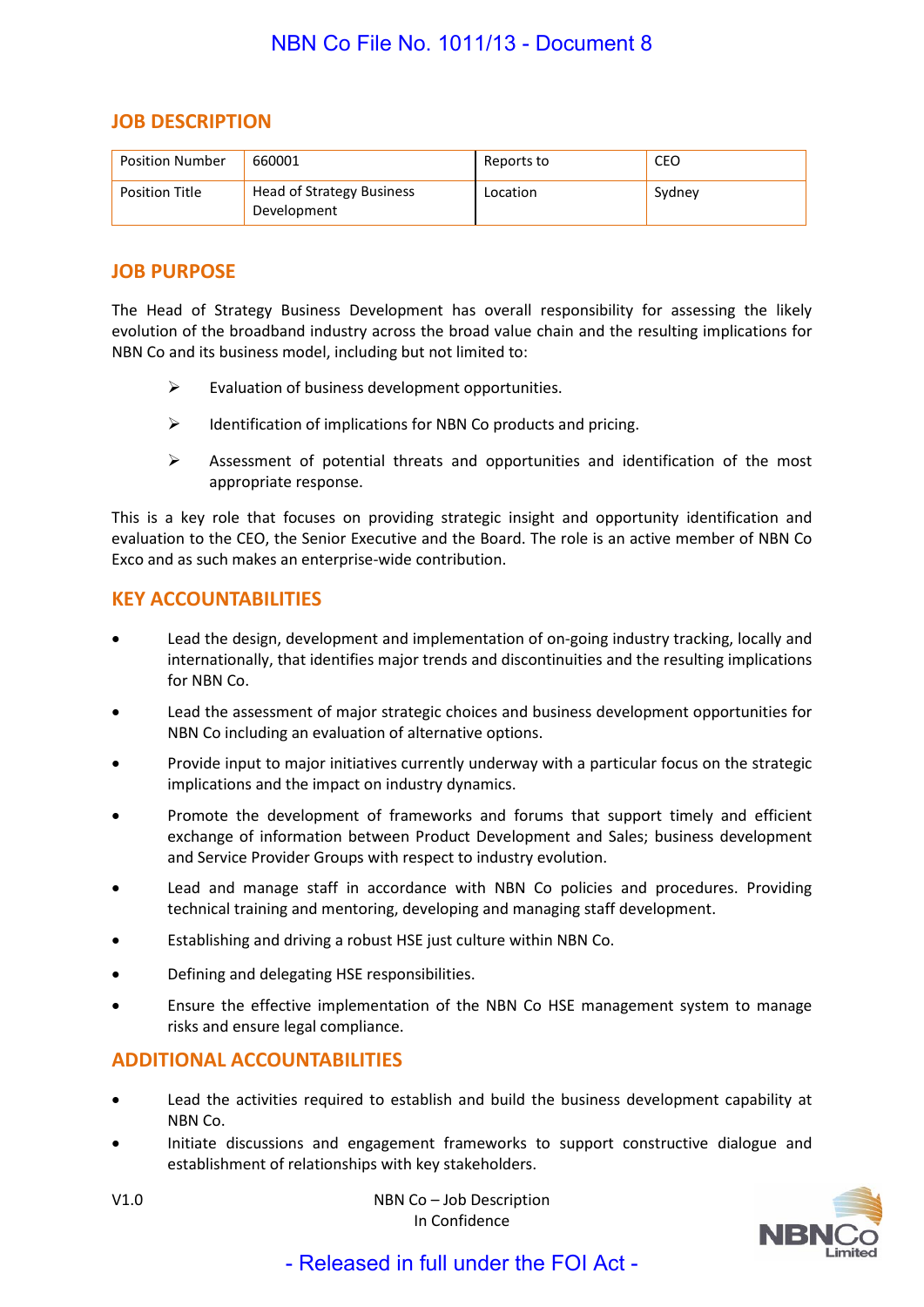# **CONTRIBUTION MEASURES**

- Financial management.
- People management.
- Identification of major strategic challenges and opportunities.
- Effective assessment of strategic options.

# **NBN CO LEADERSHIP CAPABILITIES**

- Anticipates evolving trends and acts quickly on opportunities.
- Able to look beyond the current context to identify emerging shifts in regulation, competition, technology and demand.
- Generates new commercial options with defined risk and return criteria to grow profit and opportunities.

# **VALUES**

At NBN Co, our values act as reference point for everything we do. Our staff must personally and professionally demonstrate the following values in their actions, behaviours and decisions. This will include dealing with our customers, each other, the community, our suppliers and our owners.

- We engender Trust and Integrity and are known for this.
- We are Authentic, speak-up and involve both ourselves and others.
- We are Collaborative one team focused on outcomes.
- We are Flexible to fit our circumstances.
- We are Disciplined and Reliable and meet our commitments.

# **PERSON SPECIFICATION**

# **QUALIFICATIONS**

Tertiary qualifications and/or higher preferably in business discipline.